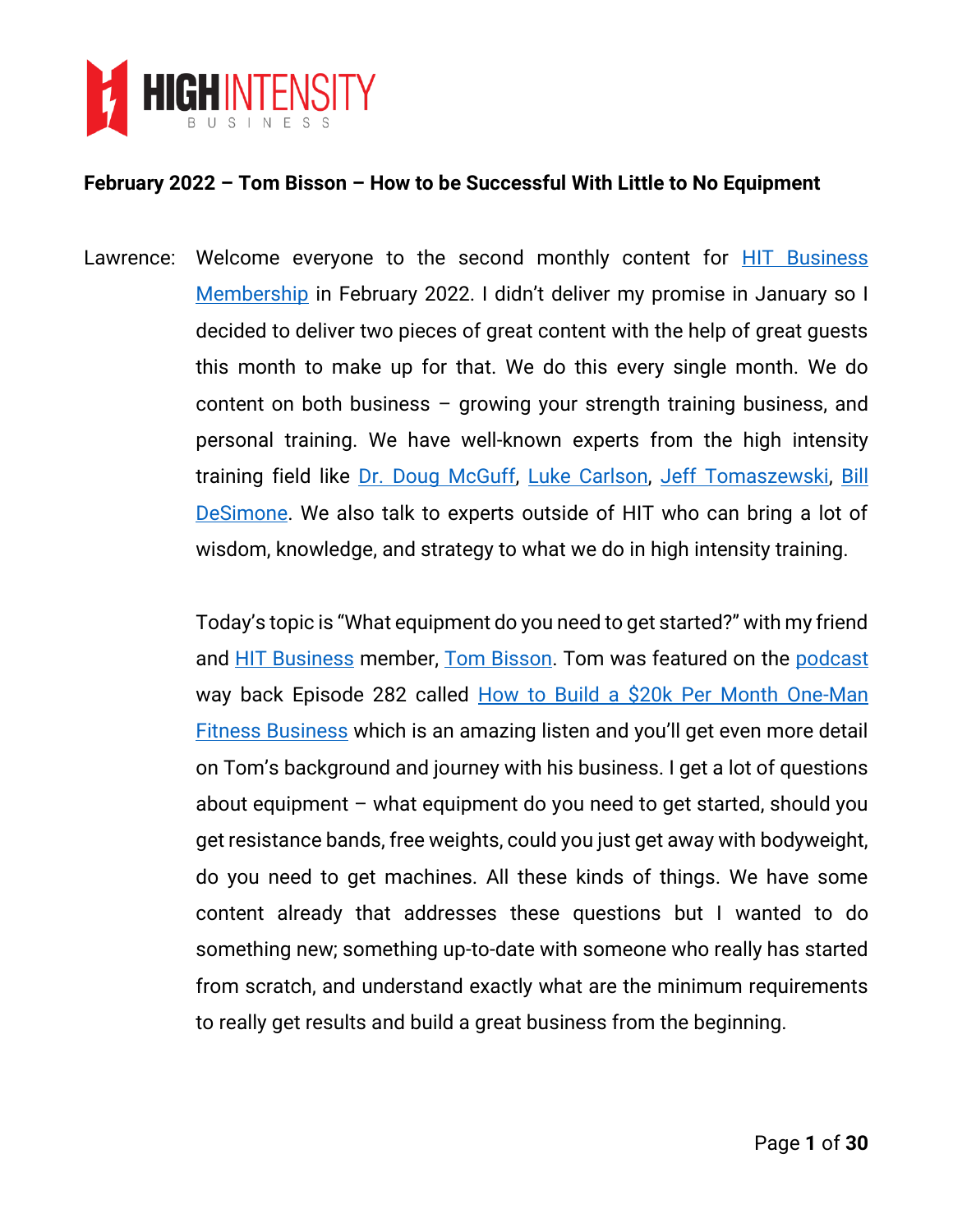

We have Tom talk about how he started from nothing and he's very basic equipment in the beginning. I believe, Tom, even now you don't use anything super fancy with the business and you're doing well for yourself. That's really inspiring. I think there is a lot that we can learn from you because you'll be talking, I'm sure, about the psychology that people put so much value and emphasis on machines. They are great. We have [MedX.](http://medxonline.net/) You know I love [MedX.](http://medxonline.net/) I love all these machines but they are not absolutely essential. It's a personal preference as well.

Tom, welcome to the [Membership](https://highintensitybusiness.com/members/index.php) and thank you for making the time. I'm really grateful.

- Tom: You're very welcome and thank you for having me. I'm loving the stuff that you do and I'm glad that I can be here today to share some of these experiences that I've accumulated over these past few years.
- Lawrence: Absolutely. Take it away, mate.
- Tom: I just want to start off man and just say I did not take the easiest route at all. I would not exactly say that what I did was replicable. In hindsight, I would do things way differently in some ways, but in others, it just taught me greater resilience, but we'll go into that a bit later. The main thing I want to talk about first is just the expectations of the equipment that you need. Most people when they think about the gym equipment they are going to have,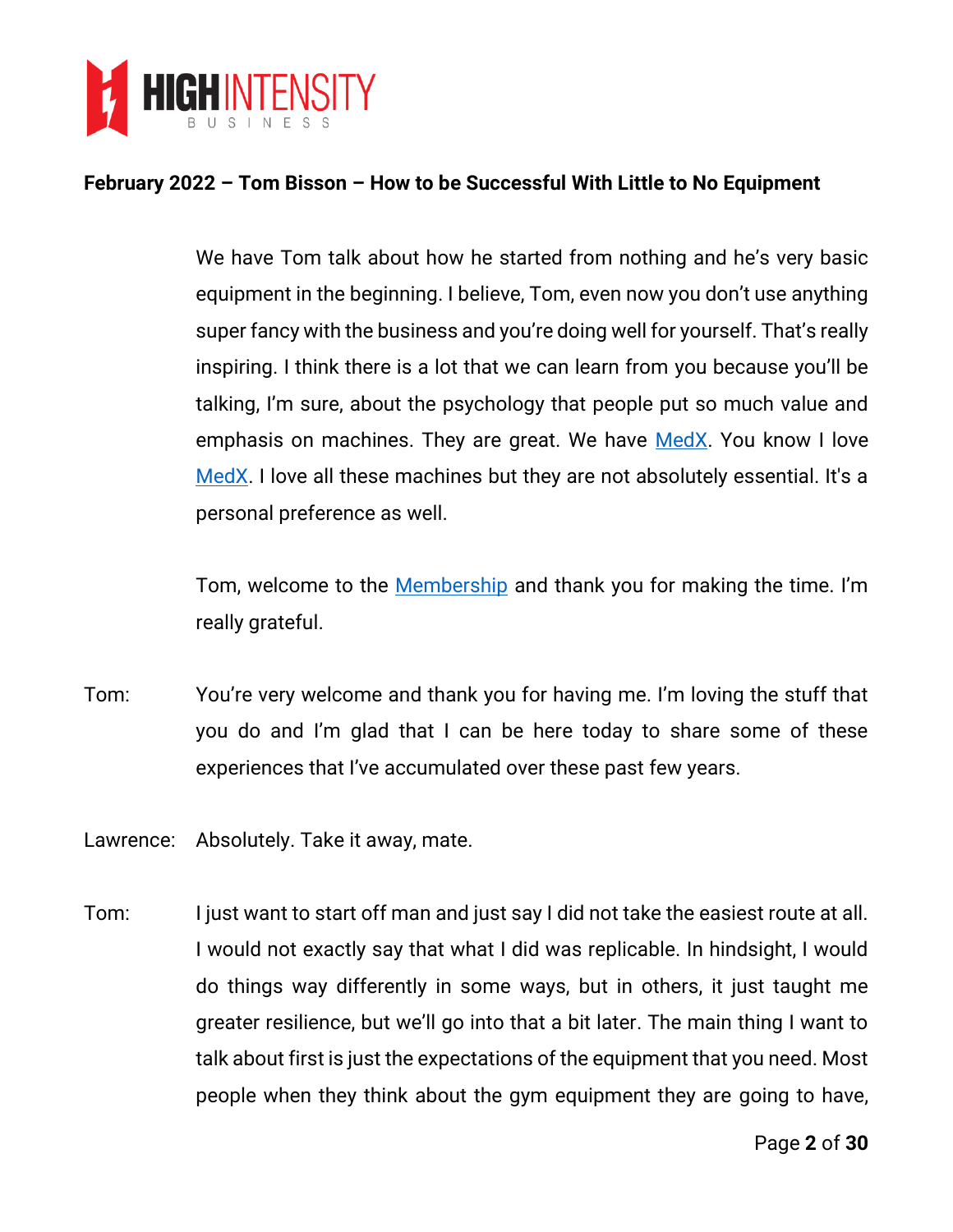

yes, there is an element of, "If I have this I can help my clients work better and hard, hit muscles in a certain way." But there is also I need more important attachment to it which is, "If I have this sort of equipment or this kind of setup, it allows me to charge more." Having that kind of it's a bit of inner conflict there of like, and this is something that I had, not saying that everyone has this, but this is something that I had to battle with. It was very much like I don't feel like I'm worth the expensive price tag and so I needed external things such as machines or a facility to say, "Hey, look, I've got all of this stuff here". That way I can charge instead of actually saying I'm the best at what I do and I have the knowledge that can help you get results, and then build up my worth from that.

That's no one to blame, right. I mean, we see very, very regularly you just got to look at **[The Rock Johnson's](https://www.instagram.com/therock)** Instagram post to see the <u>Iron Paradise</u> of all these different influencers and fitness people with their fancy equipment. You got the [ARX](https://bit.ly/3MNTyIY) guys which, I would love an ARX machine, but realistically it's just not going to happen right now. That's probably one of the first things I'll have to say and really, really drive a point. You do not need fancy equipment at any point in your business to actually be successful at what you do. I think that's some really, really important point to just take and resonate, and even just think about what is it about this equipment that I want to buy that really makes me feel like it's worth it. What is the return of investment on this particular piece of equipment? The split from fanboy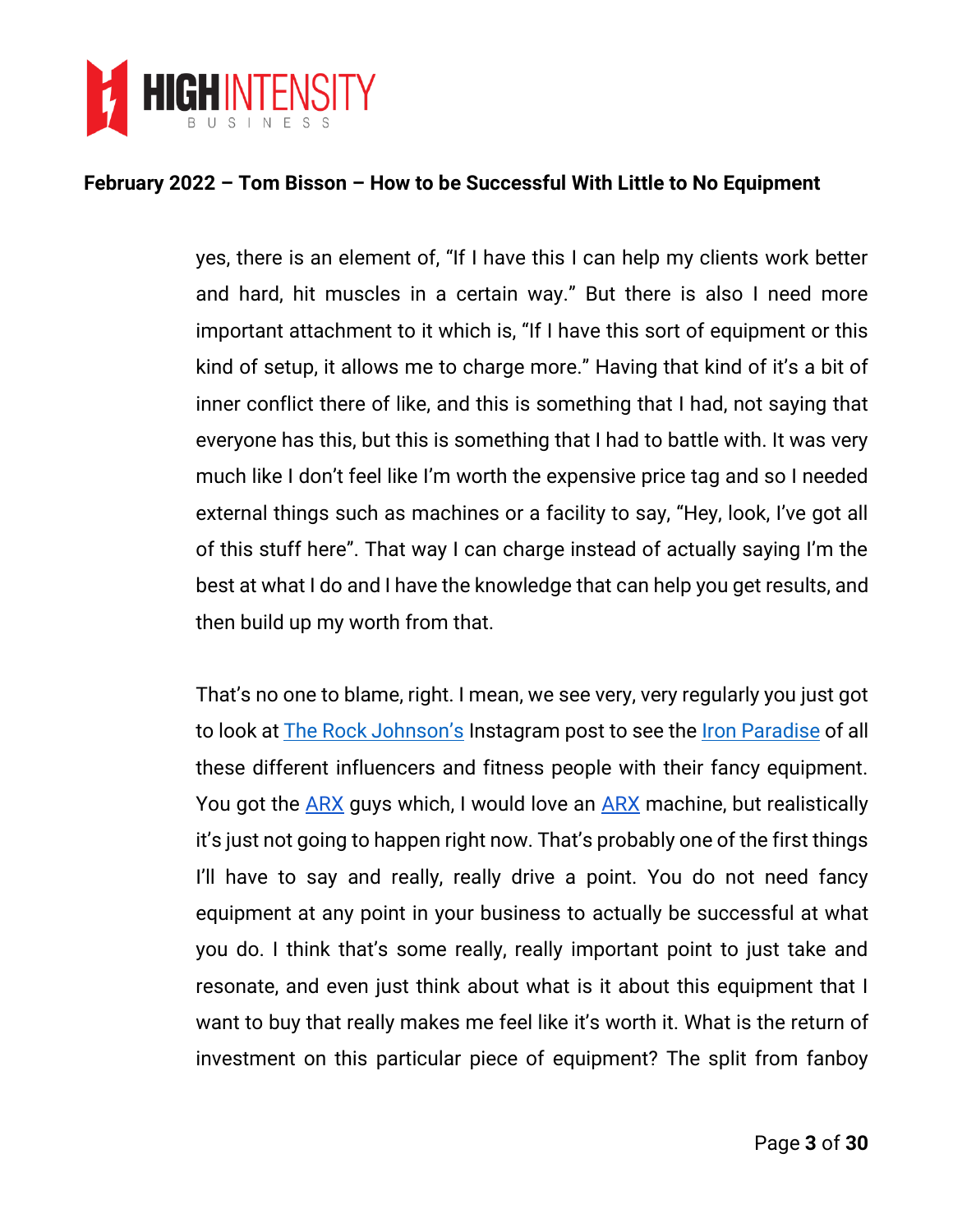

trainer to an actual businessman thinking about that return on investment if that makes sense.

- Lawrence: That's awesome. Absolutely.
- Tom: Awesome. When I first started, I didn't have a facility. I was training people in the parks so I just found a green field. I didn't have a sales and marketing funnel. I was approaching people in coffee shops, and looked like they might be into fitness, and try to edge the conversation in that direction. I didn't have money for equipment. Starting from no money. I started with less than no money. I was £50 into my overdraft and had to get my first credit card so I could buy the travel fare to the months to and from the place that I could train people. I didn't have this expensive item, I didn't have this array of things to add to my collection. I had to build that up very slowly over time and I had to think about transport. I didn't want to be carrying and lagging around. If you've ever been in London, sometimes you see the trainers with their hiking backpack on and there are kettlebells, dumbbells, and all sorts of things hanging off of them. That's just not what I can do. Yeah, I started very much with bodyweight stuff.

When it comes to getting started, you have no equipment, I'd say the very first principle to build on is how well do you know the exercise principles? That is fundamental regardless of what machine you have. If you don't know the principles, if you don't fully embrace them, and live them, and teach them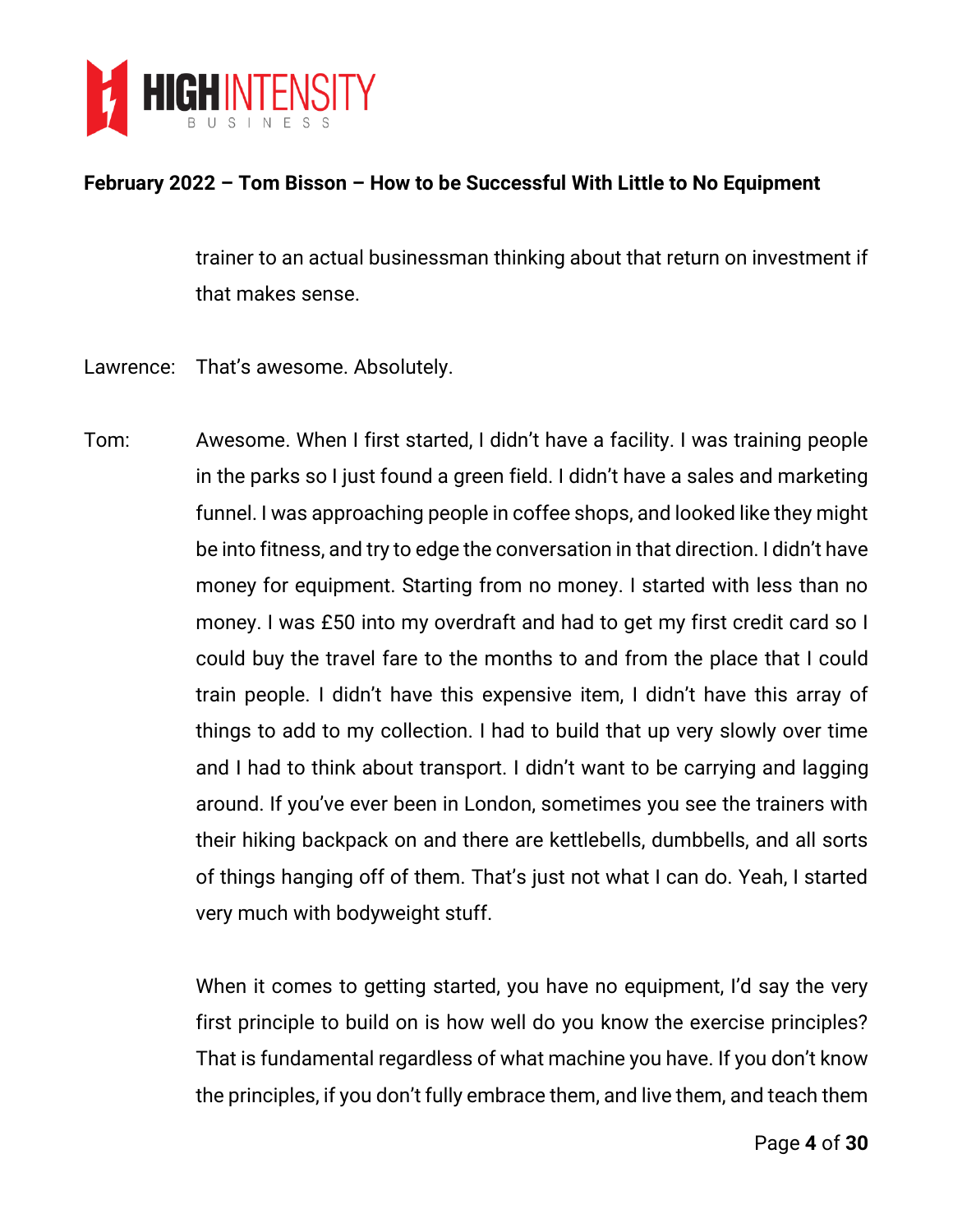

to your clients and help them understand what you're trying to do then it's about what equipment you have. If you don't understand these principles fully, all that equipment will do is just allow you to be a bad coach in comfort style. It's a bit like running shoes for example. There are 200,000 nerve endings in the feet and the bigger the sole of the shoe, the less you feel the ground. It allows people to run badly in comfort. It's exactly the same.

If you are at a stage where you don't have money and you're struggling to figure out what equipment works best for you, then I would say you're actually in a strong place to begin a great foundation really understanding these principles, really testing them out to their fullest. You can get results with people with just body weights or basic things. When you do get equipment, my god, the results are going to go up even more.

Lawrence: Yeah, I totally agree. I love that. It's quite profound hearing you say it even though it's like, yeah, that makes sense. When you talk about exercise principles, I'm curious what your resources you might refer to for people really developing that? Are we talking picking up books like **Body by Science** and just really developing principles from that, or watching people like [Drew](http://baye.com/)  [Baye](http://baye.com/). Obviously, we've got resources in the [Membership](https://highintensitybusiness.com/members/index.php) about personal training. How would you go about what will be your main resources for really developing a good understanding of those principles?

Tom: I'd say if you are [unclear] to cash there are three books that are up and beyond their value. Number one, [Body by Science.](https://www.amazon.com/gp/product/0071597174/) I think that is just a staple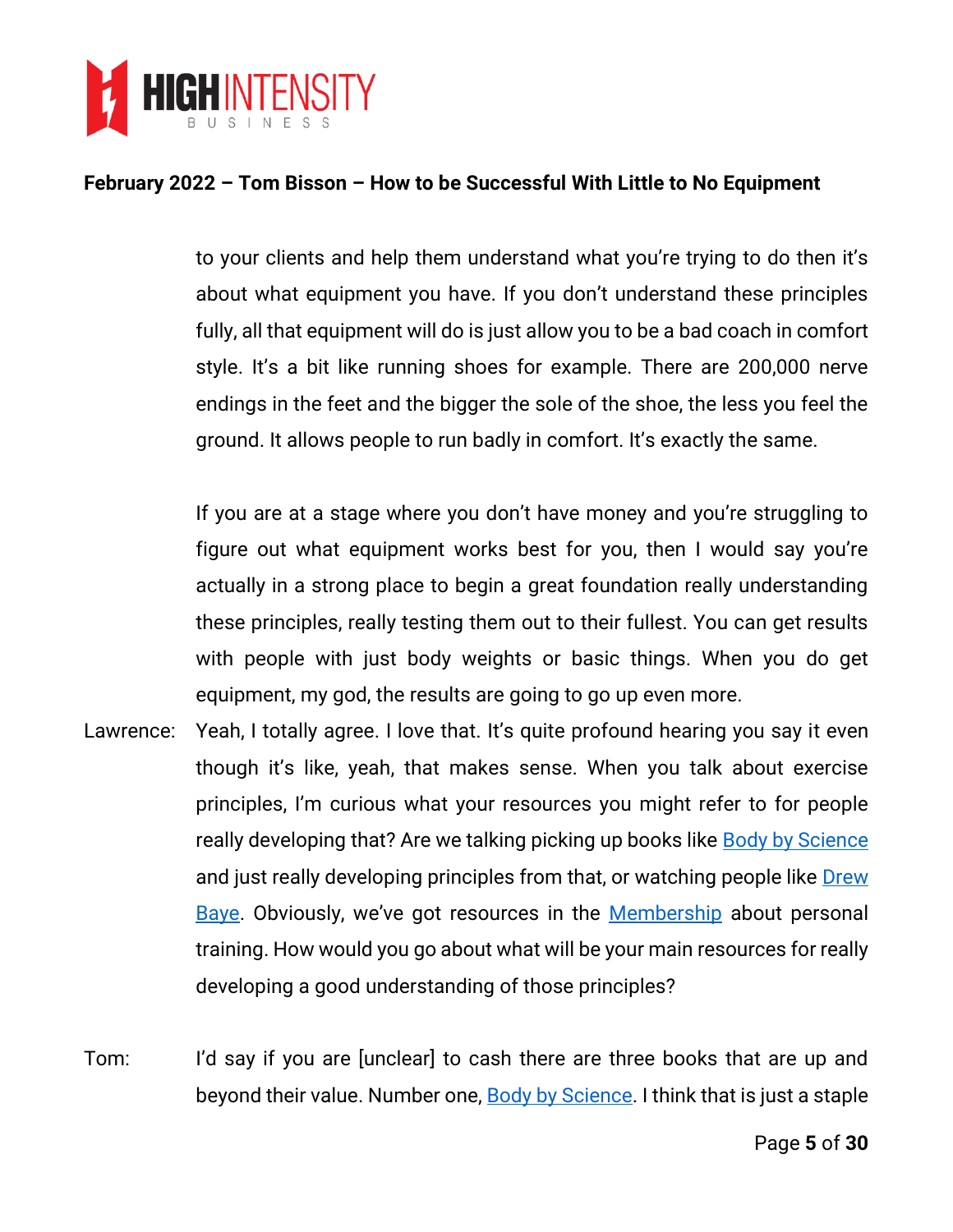

piece of work to get behind. Number two is [John Little](https://www.linkedin.com/in/john-little-4842b564/)'s book on [The Time](https://www.amazon.com/Time-Savers-Workout-Debunking-Revolutionary-Exercise/dp/1510733302)  [Saver's Workout](https://www.amazon.com/Time-Savers-Workout-Debunking-Revolutionary-Exercise/dp/1510733302). I really like that. And what I tend to do is I buy a copy of that for my clients. I go for **Body by Science** because it's the most scientific side of things. The trainer in me can know about it. [The Time Saver's Guide](https://www.amazon.com/Time-Savers-Workout-Debunking-Revolutionary-Exercise/dp/1510733302), I buy it for my clients and then we go through it together so they can understand it. We read it together in our coaching calls and we go through it, and help them understand it so then they are learning even more as well. And then I would say the third and final book if you have no equipment, no money for equipment is [Convict Conditioning.](https://www.amazon.com/Convict-Conditioning-Weakness-Using-Survival-Strength-ebook/dp/B004XIZN5M)

Lawrence: I expected that one. Go ahead.

Tom: I know. What you have to understand is when it comes to your clients, most of the time they are going to be beginners. Especially if you're at a point in your training career where you don't have the money or anything for equipment, they are going to be either beginner to intermediate or they would have been good and they have come back to the full circle again.

> There are two really important principles to understand. There is strength building and skill-building. What I love about the [Convict Conditioning](https://www.amazon.com/Convict-Conditioning-Weakness-Using-Survival-Strength-ebook/dp/B004XIZN5M) book is it takes you through the 5 key bodyweight movements like the push-up, pull-up, and it starts everyone back at level 1. That's a really strong selling point. What you can say to your client is, "Hey, look, when you do a normal push-up with your toes off your knees, hands underneath, and you see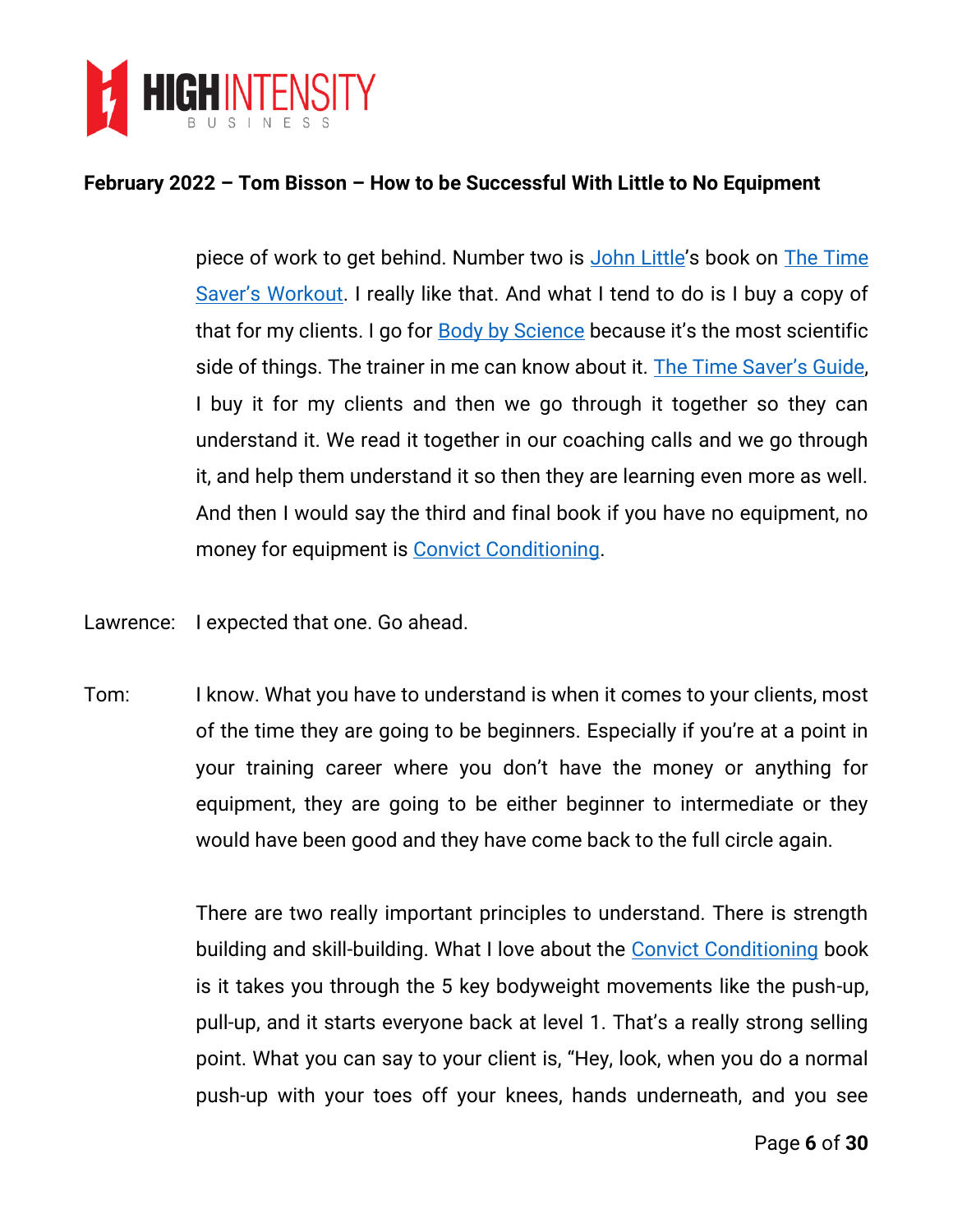

people do them. I want you to know they are doing it often wrong." That's level 5. I like to take people back to level 1 and make sure they have the technique they need, make sure they are working the muscles they should be working, and then we build up so you're even stronger. So when we get to the more advanced stuff, then, you are going to be ready for it. You are not going to be at risk of injury and therefore we can help you build a strong body going forward.

That's where I really kind of separate it as well because we work in a community where we are against higher volume. It's all about doing the most effective and efficient things. That's great if you are doing strength stuff and you need weights. Yes, you can do low reps, those sets, everything. However, when you are trying to teach people skills and that could be the skill of understanding how to load their muscles, that is something that takes repetition and that is something that takes a higher volume. That is how you can slowly start to introduce and build these habits in people and allow them to progress and actually feel like they are achieving even more than if they are doing a full-blown to failure workout. Not to say that you can do a full failure workout with these exercises in general. However, it is always good to hear about those skill points. Does that make sense?

Lawrence: It does. Basically, if you're taking real beginners, you are spending a lot of time in the beginning. Again, this all assumes we're working with basically no equipment or very little equipment, bodyweight exercises let's say, and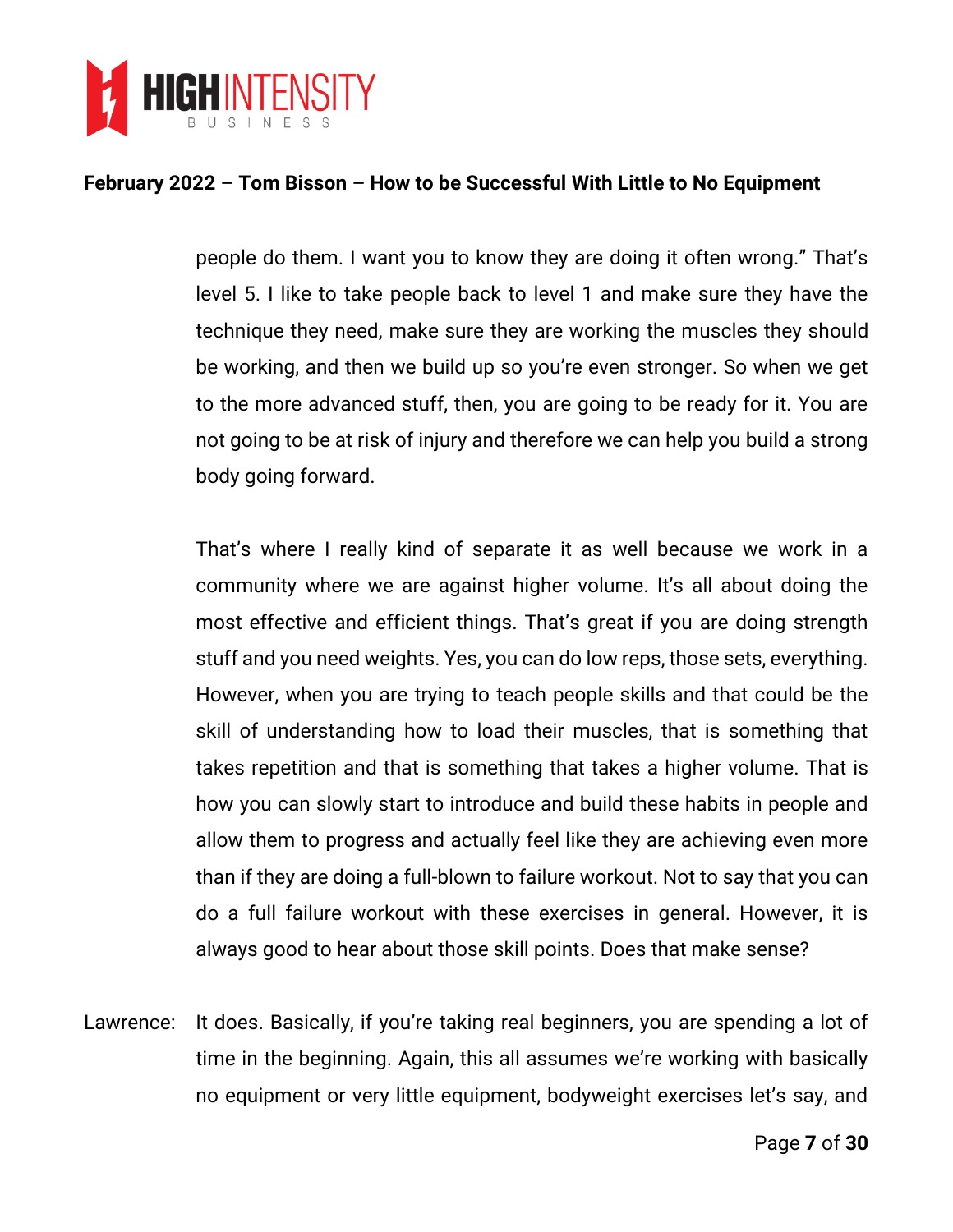

you're helping them hone their skills starting from ground zero with a pushup for instance. Obviously, the members can get a copy of [Convict](https://www.amazon.com/Convict-Conditioning-Weakness-Using-Survival-Strength-ebook/dp/B004XIZN5M)  [Conditioning](https://www.amazon.com/Convict-Conditioning-Weakness-Using-Survival-Strength-ebook/dp/B004XIZN5M) through the details of this. You are not really necessarily looking for failure. Just looking for good form at basic beginner level, working them up, progressing them up to be able to do that for a push-up with flawless form, and what you would say is really good focus in recruiting your target musculature. At which point, you can really I suppose start to increase and high cap the intensity and pursue muscular failure with clients. Do you think that's a better approach in this context?

Tom: In my opinion, absolutely. You have to remember that the reason why machines are the best choice to go forth for most people is because they control the movement. Although there is technique involved, the attention to detail is so much lower. There is very, very little. But when you start going into bodyweight stuff, you have to be ultra-aware because everything is about how you are holding and moving your body. [unclear] We start slow but we finish strong. I do pilates. I have a pilates instructor who teaches me. She was asking me to engage a part of my core. I don't know if you've ever done this. You are landing on your back, lifting your feet off the ground so your knees are at a 90° angle. I have to lift my chest up, do a sit-up but without engaging my hip flexors or using my neck. I was just sitting and I was like, "I understand what you want me to do. I just can't physically comprehend what that looks like or feels like in my body." It was such a humbling experience because most beginners when they start don't know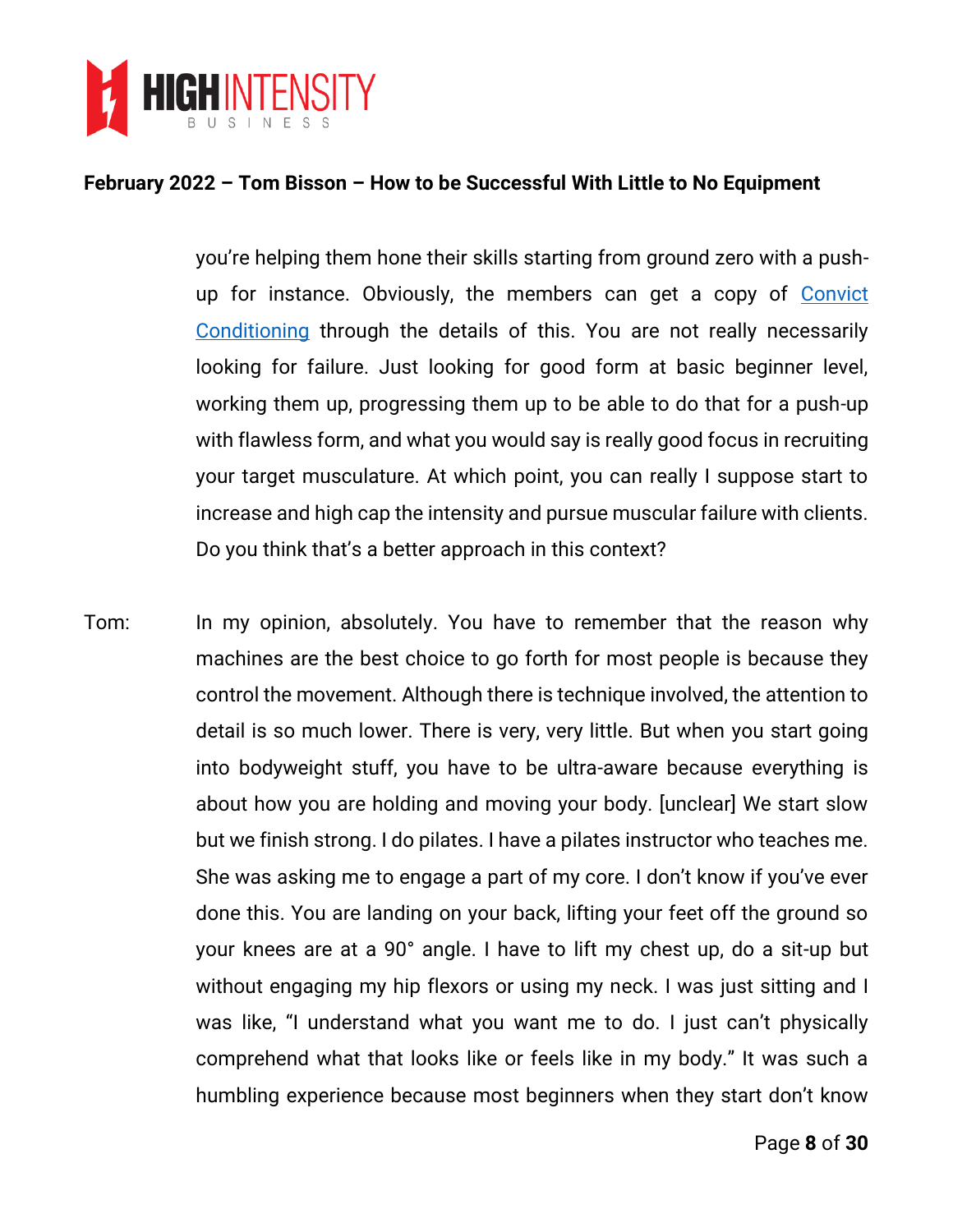

these things, even if you ask them to squeeze their chest muscles. I've had clients who are just like, "I think I'm squeezing them. Am I squeezing them?" They don't know if they are even activating these muscles. It is beyond to say, "We are going to start from absolute skill level here and you're going to learn how to work the muscles we actually want to work." And then you point out as well, when you see people doing push-ups oftentimes their hips are sagging into the floor, and then it becomes this weird kind of like a two-step push up where they push up with their shoulders and then the hips join them or vice versa. It becomes this weird Frankenstein kind of movement. It is just a wonderful time for you to say, "Let's take all the fancy stuff out. Let's go back to ancient Greco times." The very first gym owners in the world were [Aristotle](https://en.wikipedia.org/wiki/Aristotle) and [Plato](https://en.wikipedia.org/wiki/Plato). Let's go back to the roots. You are a Spartan fan yourself. They didn't have all these fancy machines.

- Lawrence: At least they have rocks.
- Tom: Exactly. Building that mind-muscle connection.
- Lawrence: Yeah, sure. I love it. Okay, so let's talk about. I mean, that's great. We're expanding there on exercise principles. That kind of links to what we were talking about before we got started which is you're really into this concept of you're [So Good They Can't Ignore You](https://www.amazon.com/Good-They-Cant-Ignore-You/dp/1455509124) which is a book by [Cal Newport.](https://www.calnewport.com/) Well, I haven't read it, but I've heard Cal talk about it a lot. Tom could elaborate if I get this wrong. It is basically about investing in your expertise,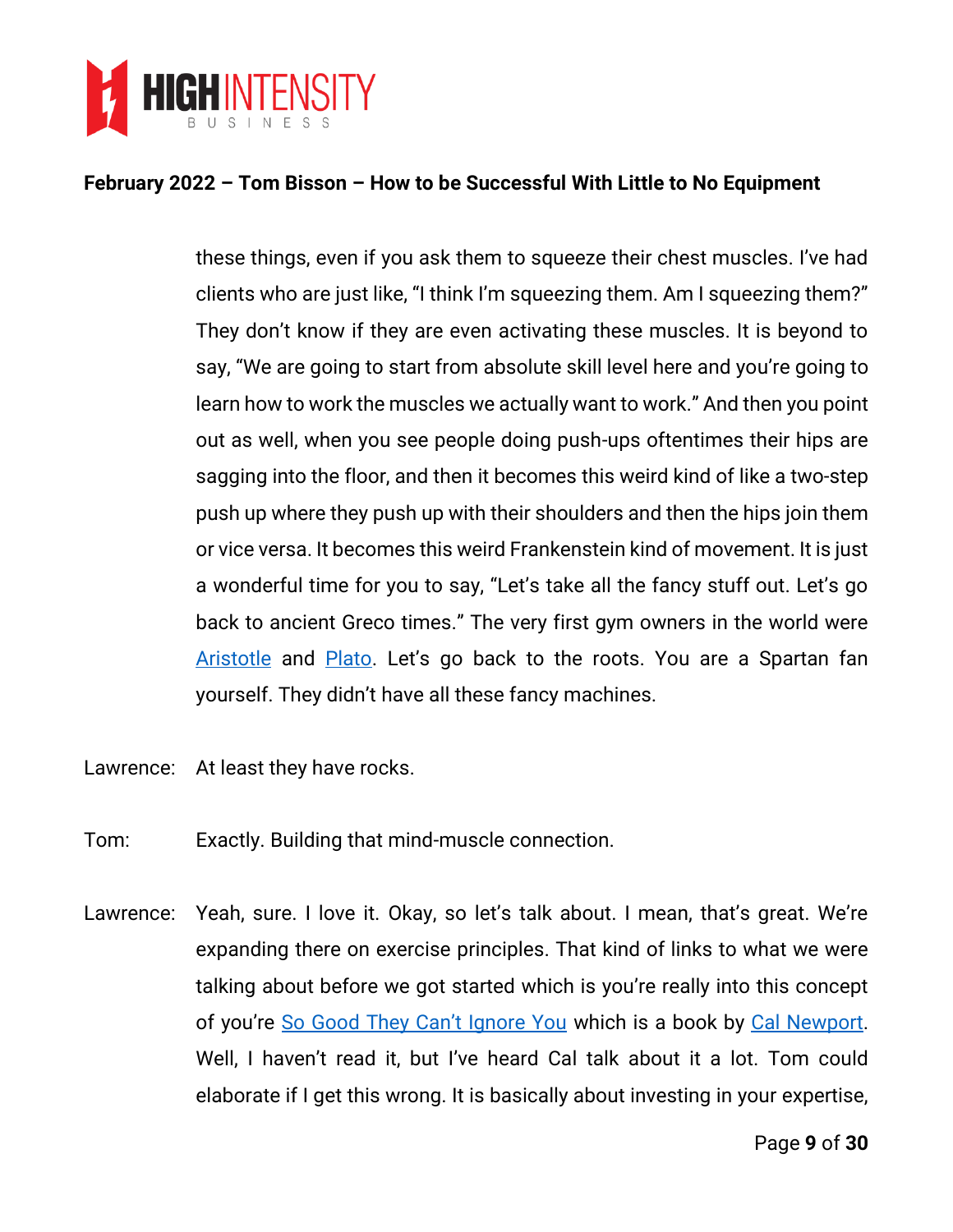

your service, your product. And that takes care of a lot of your problems. If you focus on that over the money for example, it will probably take care of a lot of your money problems, your marketing problems. Because, frankly, if you're really good at what you do, you're going to get great results and people are going to talk about you. That's kind of linking into what you are saying about getting really good in understanding the exercise principles and coaching them. That's far more important than the equipment which you use.

Moving on from there, let's actually get into the specifics on equipment. You started with nothing in a field, right? So what do you actually have? Do you have any equipment whatsoever?

- Tom: I had absolutely nothing. Absolutely nothing. I started with just full body weight. It was in a field doing very, very basic things. And then from that, after a month, after my first couple of clients, I was able to afford some resistance bands. And then after resistance bands, I was able to invest in a [medicine ball](https://en.wikipedia.org/wiki/Medicine_ball). I don't really remember why I got a medicine ball. I think it was a time when it was all the rage. As you know, these things just sort of have their cycle. I felt like, "Oh my god, to be considered a real trainer I need to have a [medicine ball](https://en.wikipedia.org/wiki/Medicine_ball)."
- Lawrence: It was before you saw the light. I understand that.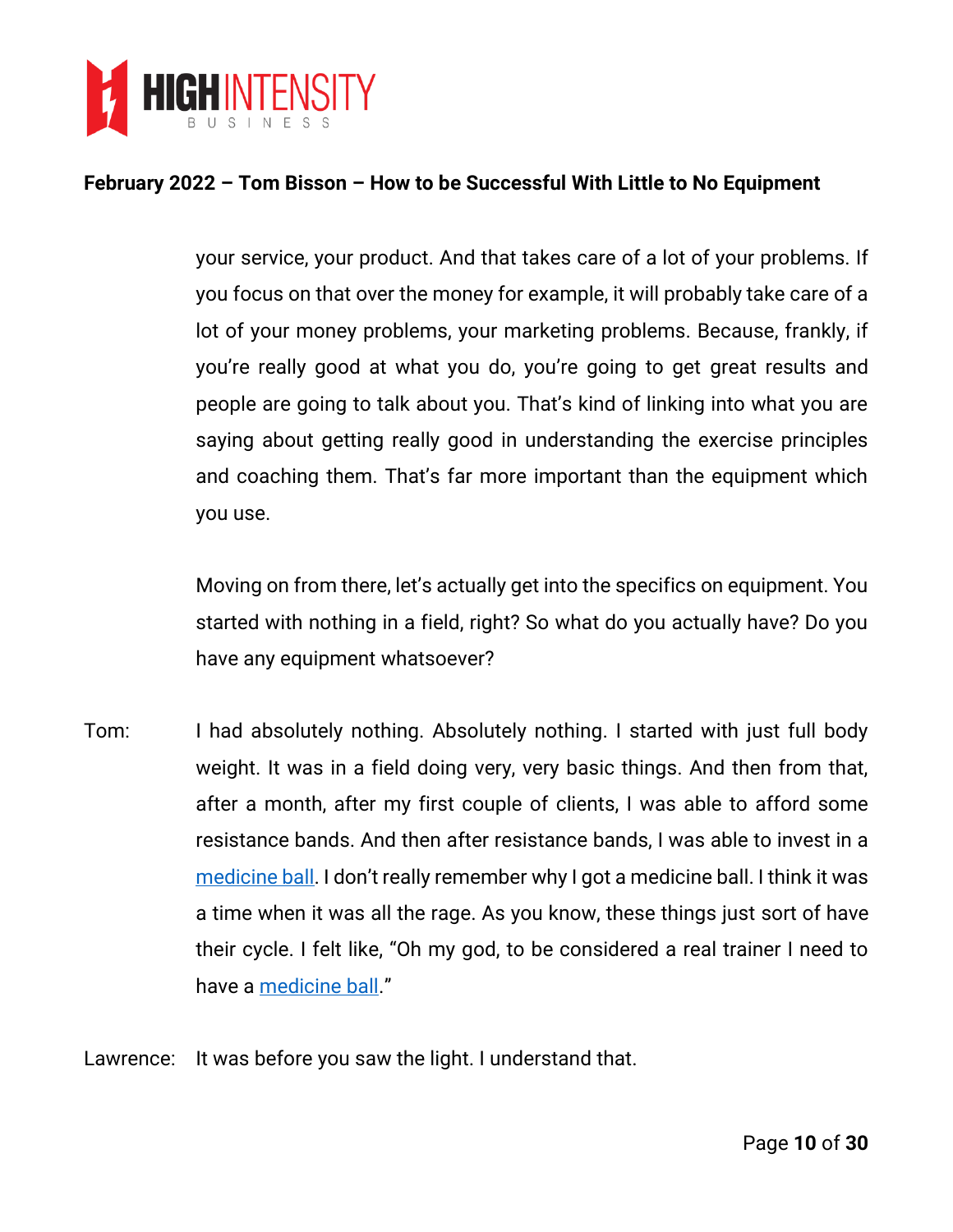

- Tom: Yeah, and it's just like at one point it was, "Oh my god, clearly it is kettlebells. Not having kettle bells is holding me back", or whatever the thing is at that time. It was actually looking at what I have available. Lawrence, you'll remember this. I was working out of a football club. It was just a big empty building. There was nothing really there at all and I couldn't have equipment there because the only time I had [TRX](https://www.trxtraining.com/)**,** I had two [TRX](https://www.trxtraining.com/), but I can't really leave anything there because one time one got stolen. It's a bit of a keep to the [unclear] I was just like, okay, what can I use around here. Once again, it goes back to this principle. I was using door frames getting people to do rows off of door frames. Or I found a broomstick, and if you have a wide grip and you've got a chair, you get people laying down, get two chairs with a broomstick each side and you can get people to do rows doing that way. Or you can do different levels of push-ups. I was doing groups at that time and I was getting clients to use each other as weights. With one person laying on the floor, they lift their feet up and have their feet on the other person's chest as they are leaning into them. All of these things. It's just about how creative you can become with it. A towel, you could invest in a towel. That is it. Because all you have to do, once again, bring it back to principles. Understanding timed static contractions and really embracing that as a principle, building on that tension, controlling your range of motion, and just building into it.
- Lawrence: With a towel, you've got timed static contraction rows, you've got reverse fly, and you've got lateral raises. What else have you got?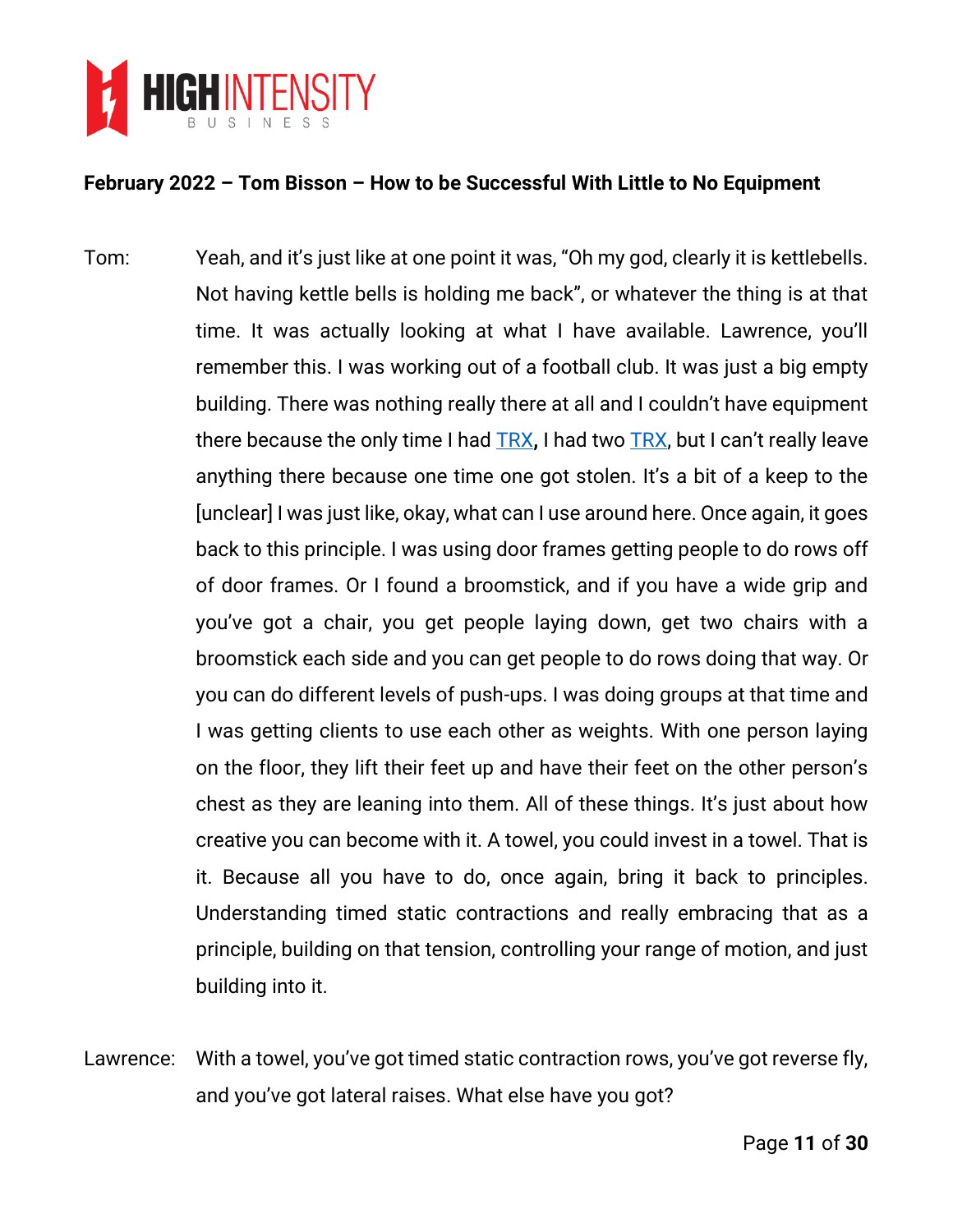

- Tom: You've got pull ups, you can do bench press.
- Lawrence: How did you bench press? Hang on. Is that where you lay on it, right? You lay on it so you're just grabbing any [unclear]. Yeah, I got it.
- Tom: Exactly.
- Lawrence: I know [Logan,](https://www.how2lookgoodnaked.com/) one of the trainers at [Discover Strength,](https://www.discoverstrength.com/) knows how to do a lumbar extension. It's a lower back exercise with a towel which I'm not quite sure how to do. But that's another one there as well.
- Tom: You can also abductors as well by doing them by wrapping it around your knees just try to open up. Literally, the best gym and the best equipment is going to come from your mind. I mean, I found a small piece of scaffolding pole and that became a keystone piece of equipment for my workouts. I mean, the bar was like this big. It was the closest I've ever come to having a bench press. I cherish this thing. It was ridiculous. I was getting people to do all sorts of things. I was just working on the timed static contractions with it and then just using my own body weight to create a negative force as well, which also teaches you how to be better at spotting someone when it moves up to free weight machines and stuff like that as well.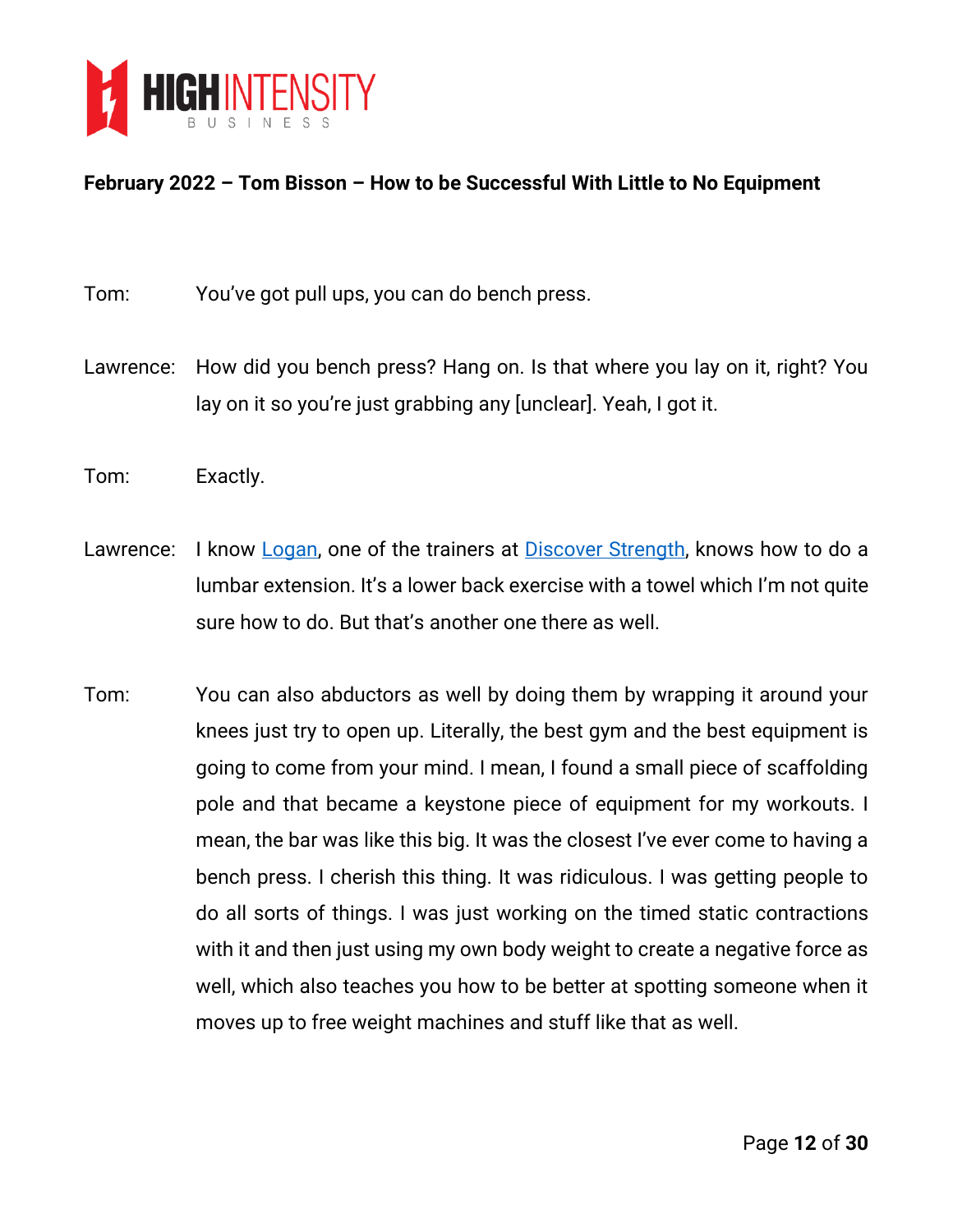

- Lawrence: I quess it's probably important to say right now we are talking about absolute barebones. This is if you're not in the **[Membership](https://highintensitybusiness.com/members/index.php)**, if you're at this point, right? Maybe I don't need to say this but I know that a lot of members will be listening to this again. I'm not interested in this. I want machines. That's great. I love machines. Go for it. If you've got the budget, and most do, then go for it. But I love this idea of just reminding everyone that it's not really about the tool, it's about the expertise behind it. But I'd like to, I mean I know you've got other ideas. Tom, if you do that's fine. Bring it to the table. But if we could just progress through. You started there barebones. What's the next level from there?
- Tom: Then getting some dumbbells. It was a few dumbbells from there, a few kettlebells. After that I sort of stayed around there for a long time and then it was, okay, cool. I actually had some money to invest in some real equipment and I had space that I could control. And I went for the **Assault** [Fan Bike,](https://www.assaultfitness.com/products/airbike-classic) a bench. It sounds ridiculous but just having a bench made all the difference.

Lawrence: Oh yeah.

Tom: I've got a frame which basically can be used as a pull-up bar, a dip bar, and it's like a squat rack and bench rack as well. I use those things with the Olympic bar, and then just a lot of bands, resistance bands. They are the key things.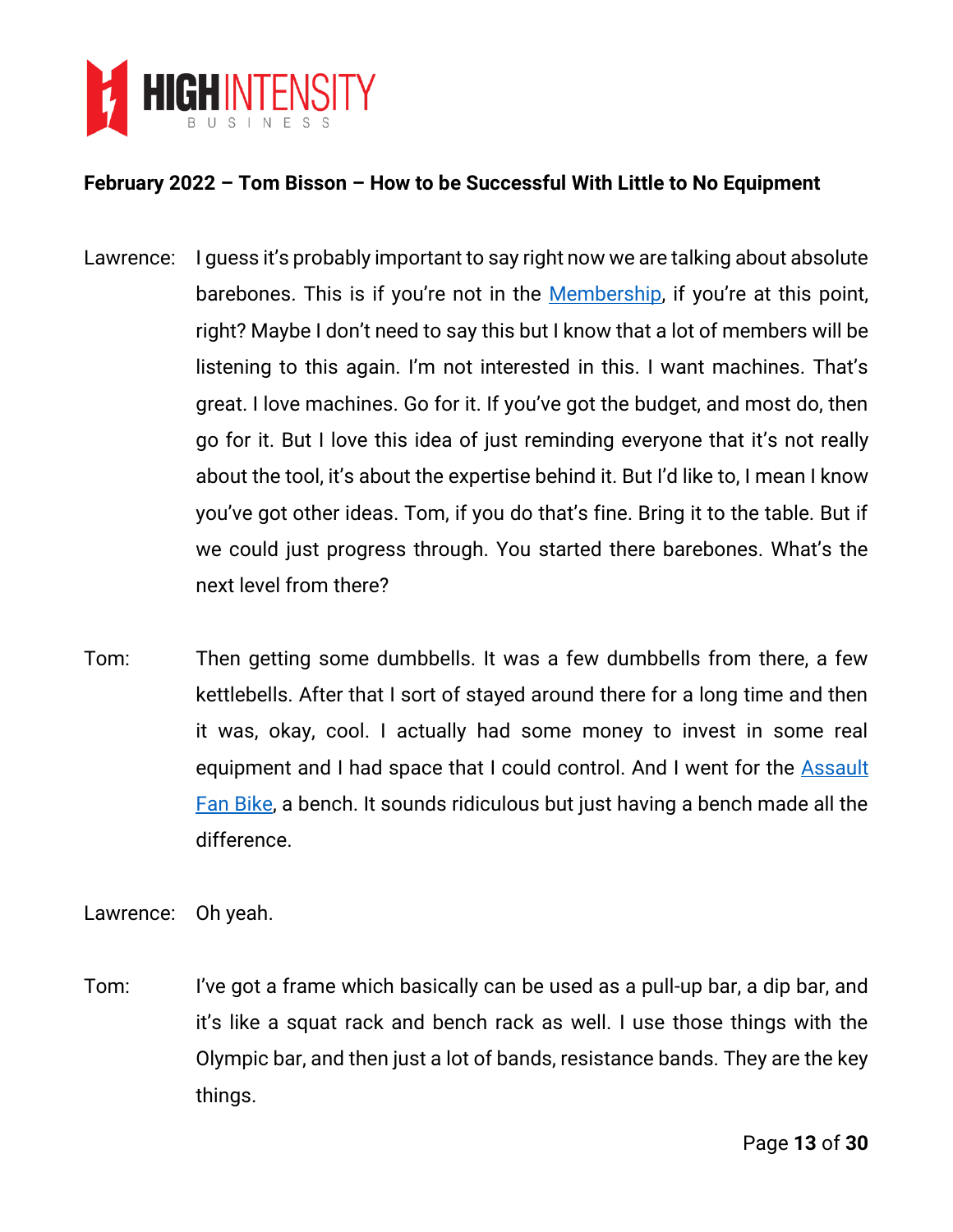

| Lawrence: | Is that where you're up to now? Is that the equipment you use currently?               |
|-----------|----------------------------------------------------------------------------------------|
| Tom:      | Absolutely. That's where I'm up to now.                                                |
| Lawrence: | And you have a space that you rent at the moment for that when you do the<br>sessions? |
| Tom:      | No. I rented a house that has a garage, and I converted the garage into a<br>gym.      |
| Lawrence: | Do you have clients that you train in person here?                                     |
| Tom:      | Yes.                                                                                   |
| Lawrence: | Okay. That's all the equipment you have?                                               |
| Tom:      | That's all the equipment I have. I was just going to say, one of the big things        |
|           | that I make sure I do is I buy everyone a copy of the book. I think that is the        |
|           | most underutilized piece of equipment that people do. It feels like there are          |
|           | so many trainers who are afraid of sharing this information. They kind of              |
|           | hold them back and they are like, "No, no. This is my secret treasure                  |
|           | [unclear]" The more I seem to buy these books and share them with clients,             |
|           | the more they want to stay with me. It's so weird.                                     |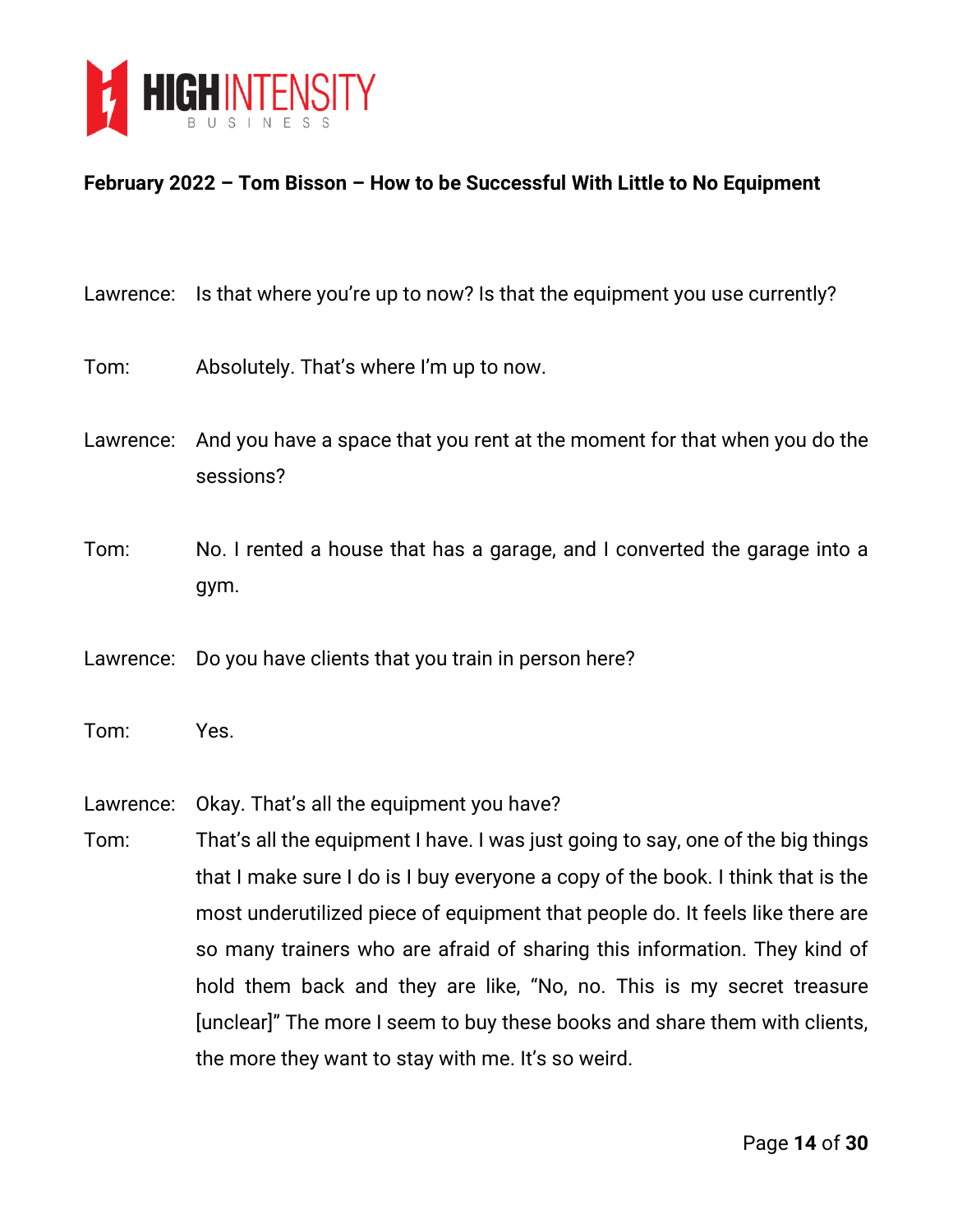

Lawrence: That's so true. That's the same for everything I do. It's like I gave everyone like the **[podcast](https://highintensitybusiness.com/podcasts/)** alone will help you grow a successful fitness business without a doubt. There is definitely a lot of stuff inside the **Membership**, like we are doing right now, that's exclusive. It has the opposite effect like you say. It actually makes people even more invested. It draws more people into and wants to take that even further. Yeah, I completely agree with what you're saying.

> I think what's interesting to say at this point is how transparent you want to be. But I think what will be interesting to people is to understand okay, well, you are using that. What kind of price are you charging per session? What is the business model? What kind of revenue are you looking at? Are you able to talk about those things to give people an idea of what's possible at such a basic basic equipment setup?

Tom: Yeah. I recently had my prices up because my time slots are quickly disappearing so I have two options. I have one option which is one session a week and one online coaching call. I'll make it very clear and say, "When we are in the gym, we are in the gym to work out." There is no talk about nutrition. No talk about life or habits, or your mom's cat. You are in there to work out. The coaching call is where we go on your nutrition, your habits, your lifestyle, what's going on, how are you feeling, all of these things. And then the other one is two sessions a week and one coaching call. I always have the coaching call. I think it's very important. If you are not having a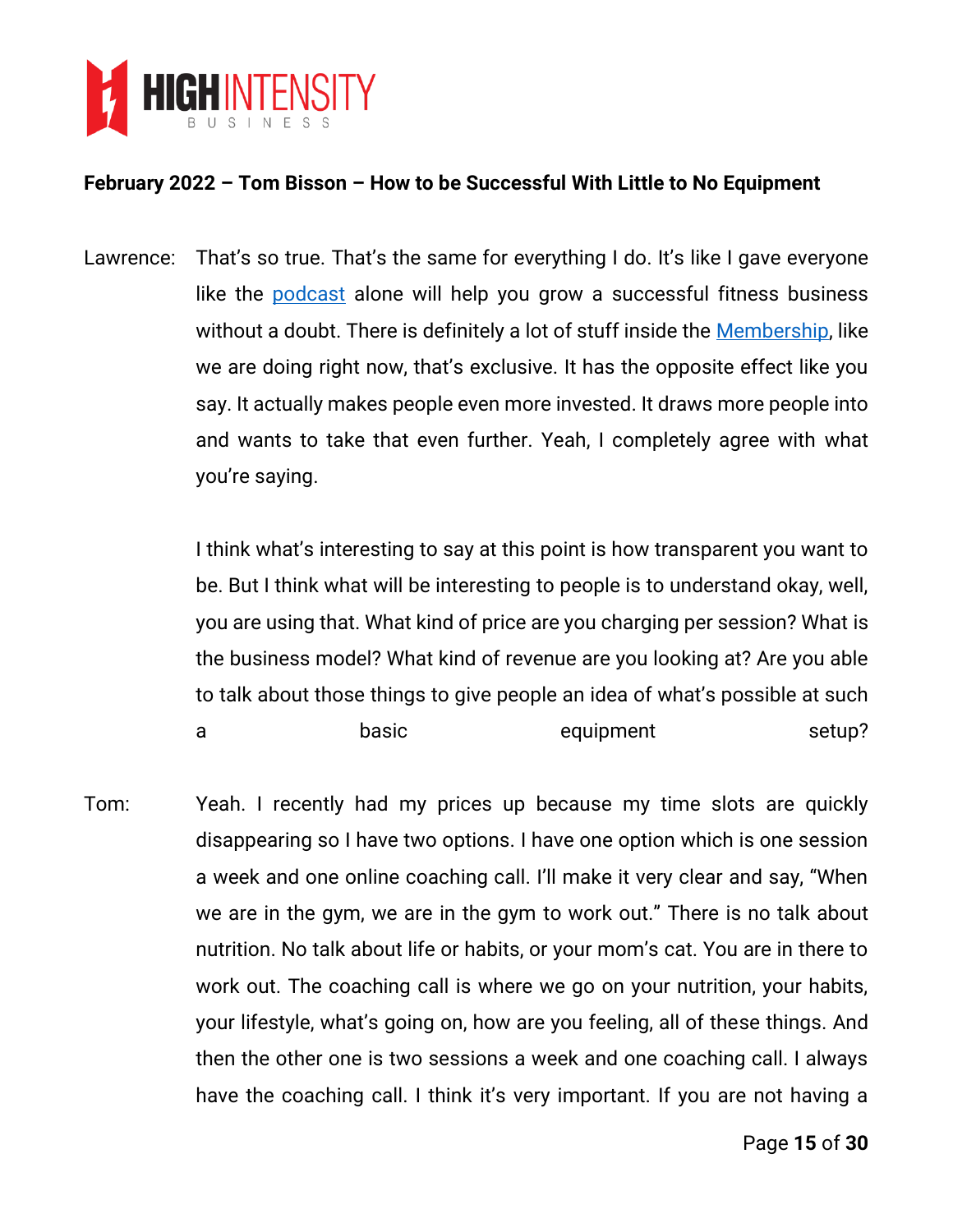

coaching call, you are in my opinion missing out big time because it's your one opportunity to really sit with them and teach them what you want them to know. That's what's going to make the biggest impact when they are not in the gym with you. For the first three months, it's £2,000 if you are doing once a week with one coaching call, or £2,500 twice a week with one coaching call.

- Lawrence: Twice a week, that's the session, that's the workout, right?
- Tom: Yeah, two workouts and one coaching call for £2,500 and once a week one coaching call for £2,000.
- Lawrence: I know you don't think about it in this way because you're pricing a result. You are not breaking it down by session, right? But if you were to break it down by session, what would you be charging per session roughly?

Tom: Oh god. £2,000 divided by 24.

- Lawrence: £83 per session.
- Tom: Yeah.
- Lawrence: Okay. So £2,000 for 3 months is the package basically. Is that what you said?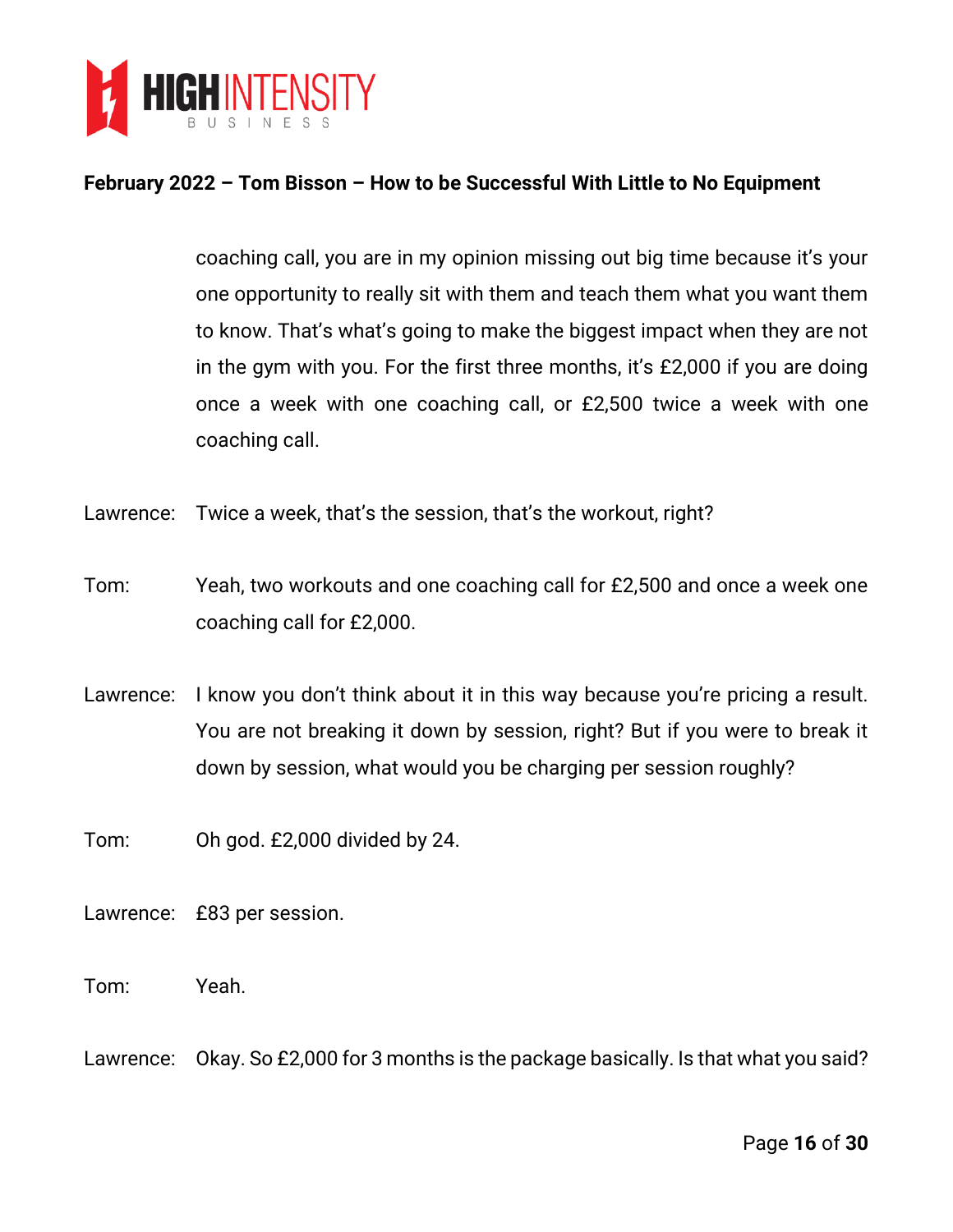

- Tom: Yeah.
- Lawrence: Anyway, that's great. That's really high-end. How long is a session?
- Tom: Between 20 and 40 minutes.
- Lawrence: Excellent.
- Tom: They are always asking, "How long is a session?" I'm like I don't know. It all depends. I don't know how long a session is. It depends on your body. If you are completely done in 15-20 minutes, what's the point in you staying beyond that?
- Lawrence: Is it one-on-one or is it a group? How does it work? You used to be groupfocused didn't you?
- Tom: I'm in a small group. I do have a couple of one-on-one clients, so I've got two one-on-one clients. The rest are small groups. I might be taking on a third one among clients, but I have a very big vetting process for that so I don't know. That's often a lot more than the other packages so that it's £2,000 for the groups of three basically.
- Lawrence: You are actually generating a lot of income per session because you've got a group in there at that rate, the £2,000 rate.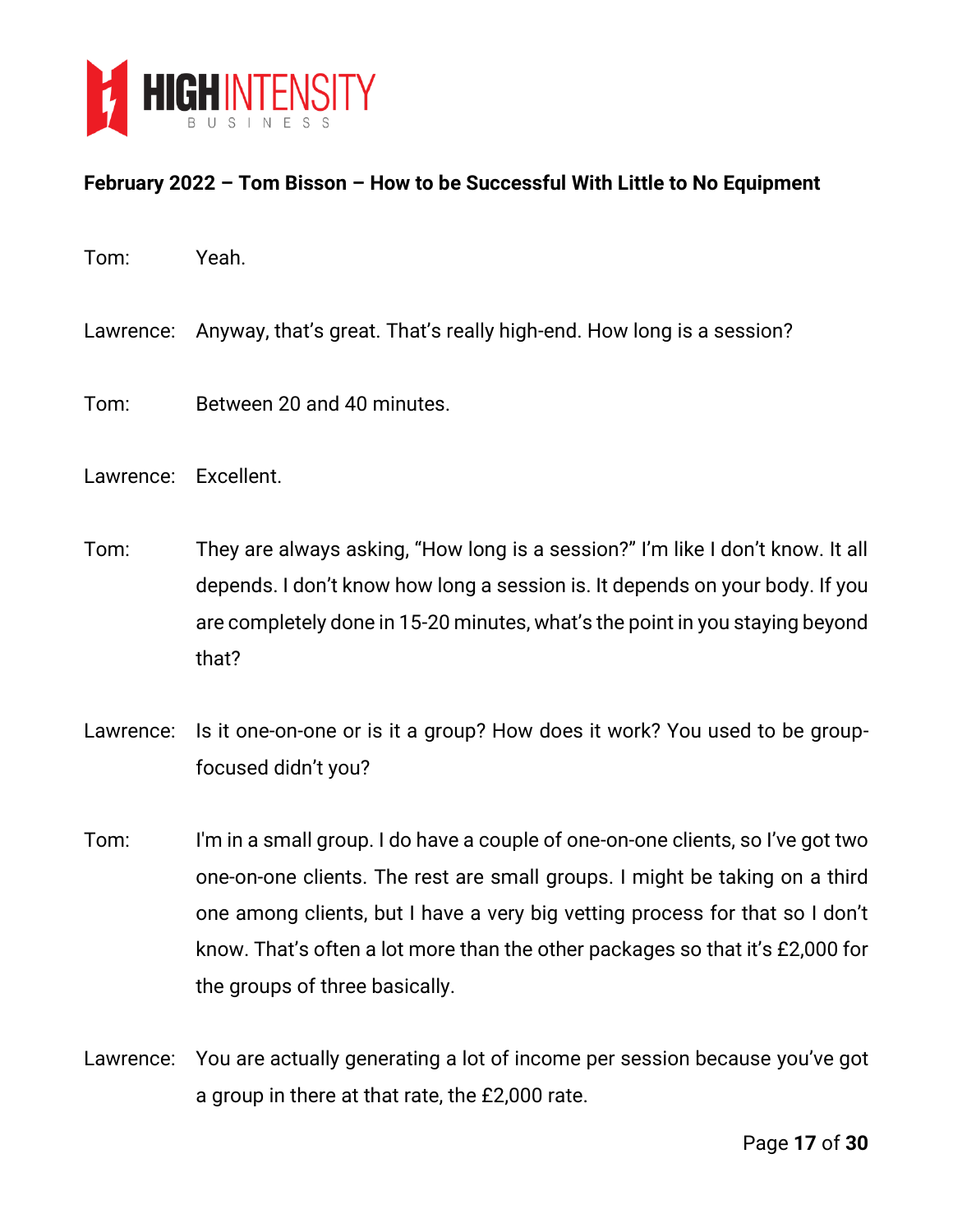

Tom: Yeah.

- Lawrence: What's the one-on-one rate? Is that a lot higher you say?
- Tom: That will be £10,000 for the year.
- Lawrence: Okay, alright. Excellent. Fantastic. I love that. Because the other thing as well, for the members watching this, these people are buying. Tom is very busy. And like you said there, he is having to up his prices because he is frankly running out of space. I'm really appreciative of you being transparent because I want to show people what's possible with a little equipment. I'm not saying don't go out and source equipment that you love like [MedX](http://medxonline.net/) and [Nautilus](https://www.nautilusinc.com/)**.** I love all their stuff. And probably I wouldn't be in this business without it. Actually, that's probably not true. I would be, but I would much rather have the machines because I love the toys. And they do have advantages like they will take the skill out of it like you were saying. It's easier to train someone who doesn't have that kind of motor control where that is such a challenge, right? If you've got somebody who's got poor motor skills and doesn't have good body awareness, you have to have a lot of patience for that. Like you've been saying, just taking them through those real early stages with bodyweight exercise and that kind of thing. That's a whole another skillset I think being able to do that.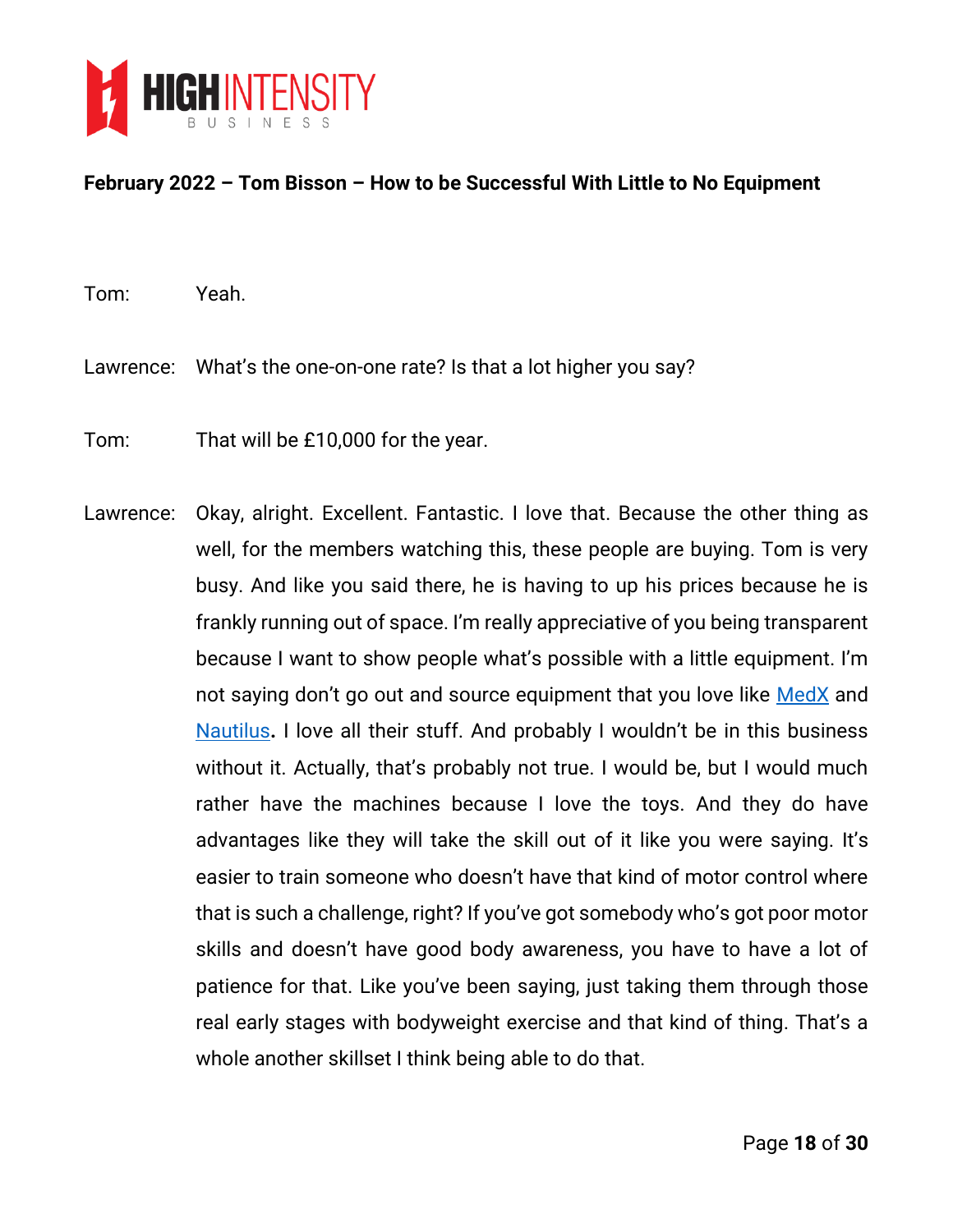

Tom: I mean, look, I want the toys. I will have the toys one day. For me, it's just more an issue of the space that I'm having it in. I remember, I won't mention any names, but it will be an interesting thing if anyone is from this group. But I was a part of the [7-Figure Mastermind.](https://7figuremastermind.com/) [Bedros Keuilian,](https://bedroskeuilian.com/) he is the owner of [Fit Body Boot Camp](https://fitbodybootcamp.com/), if you've ever heard of him. I was a part of his mastermind and I remember flying out there. We all got together. I'm in the room. I kid you not, at this particular time I was earning the least. The next person above me, in revenue, was so far above me. It was outrageous. I mean, I think they were turning over like 650,000-700,000. That was the next step up. And I was still in the low 6-figures. I'm looking at these people and I'm just thinking, "How?" I mean, it's inspiring. Everyone was peacocking, "Yeah, let me give you advice on how to do this." But when we actually sat down and spoke figures, and they were writing it all on the board. Out of everyone in that room, I was the only one profitable.

Lawrence: I remember you saying. Yeah, amazing.

Tom: The people that were doing 1.2 million in revenue who started their business because they wanted to spend more time with their kids actually are now spending less time with their kids. They are in tears, they are in so much debt because they have leased all of the equipment. I think they worked out that if they don't do 20 [unclear] a month… And that's [unclear] for the year, not [unclear] for the month. [unclear] for the year, they were bankrupt. I'm just like, man, what a weight to have and carry around with you. I take the slower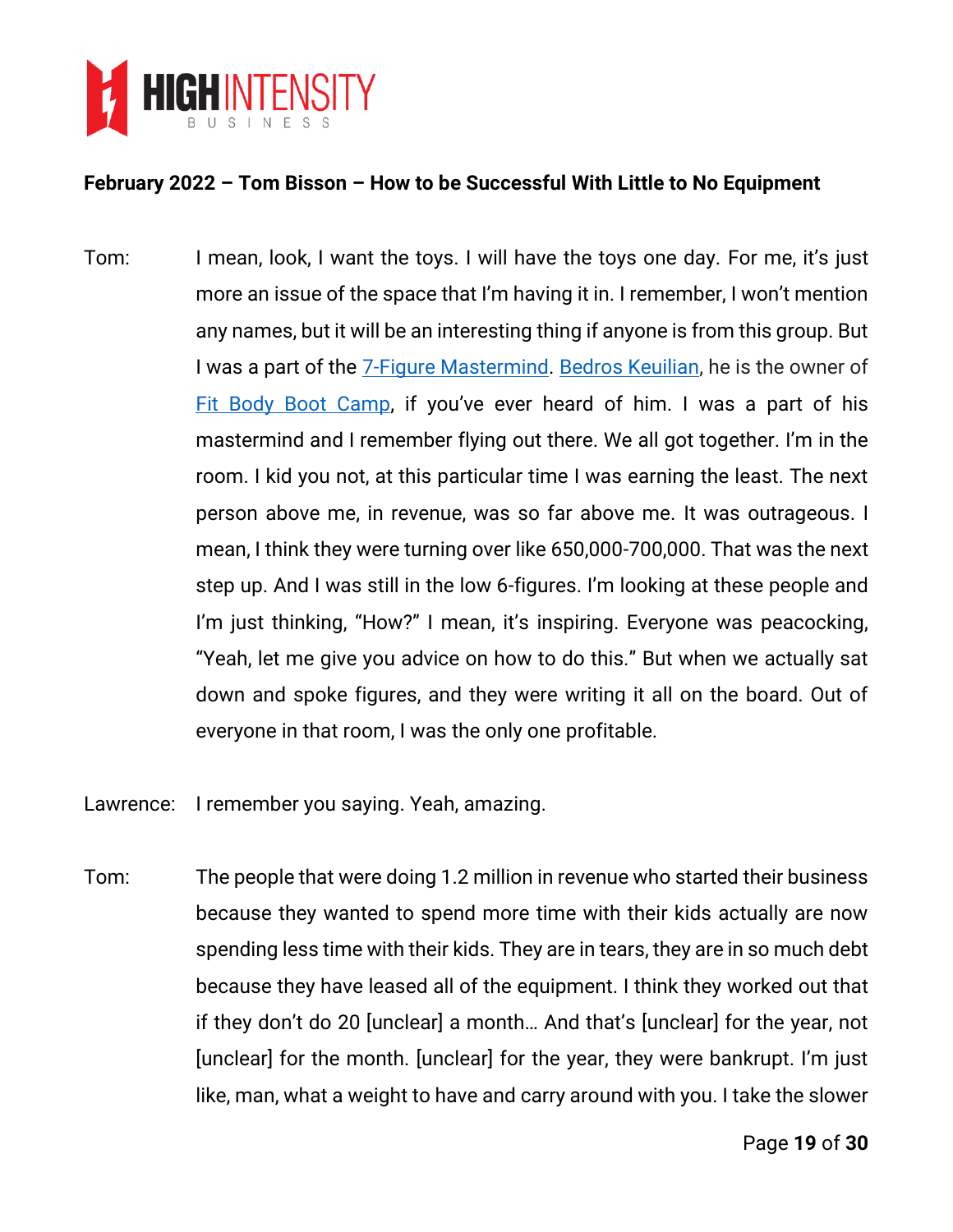

route 100%. It means that I don't have the fancy stuff. Maybe that is just what I'm willing to take on as a person. But I would much rather have the cash reserves than actually pay for something full outright and be like, "Okay, cool. Done." This is the next new piece of equipment. It makes you even more logical about, "Okay, why do I really want this piece of equipment?" Does that make sense?

Lawrence: It does. I think some of us obviously have the luxury of going, "I want that piece of equipment. I'm just going to buy it because I want it." That's fine. That's great. It is also, like you say, productive to have filters especially if you are really watching the revenue, watching the cash flow, and understanding what kind of value this machine is going to add to my business. Is it genuinely something that's going to remarkably improve a client's workout? Is it based on client feedback? For example, one of our weaknesses would be that we don't have. And you'd actually probably challenge this because you'd be like, "Lawrence, you don't even need that. You could do that with nothing." But one of our weaknesses would be machines for the lower body. We have a leg press but we'd like a [Gluteator,](https://www.dynavecmd.com/gluteator-glute-system) abductor-adductor leg curl. My understanding is that females tend to enjoy more lower body, especially when your studio is upper body-oriented. All our machines are for the most part. For that might be one rationale, right? It is like, okay, in order to attract and retain more affluent female clients which tends to be a pretty hot target market to go for. Busy professional females tend to be, based on survey data I've seen, the market where personal training seems to resonate the most.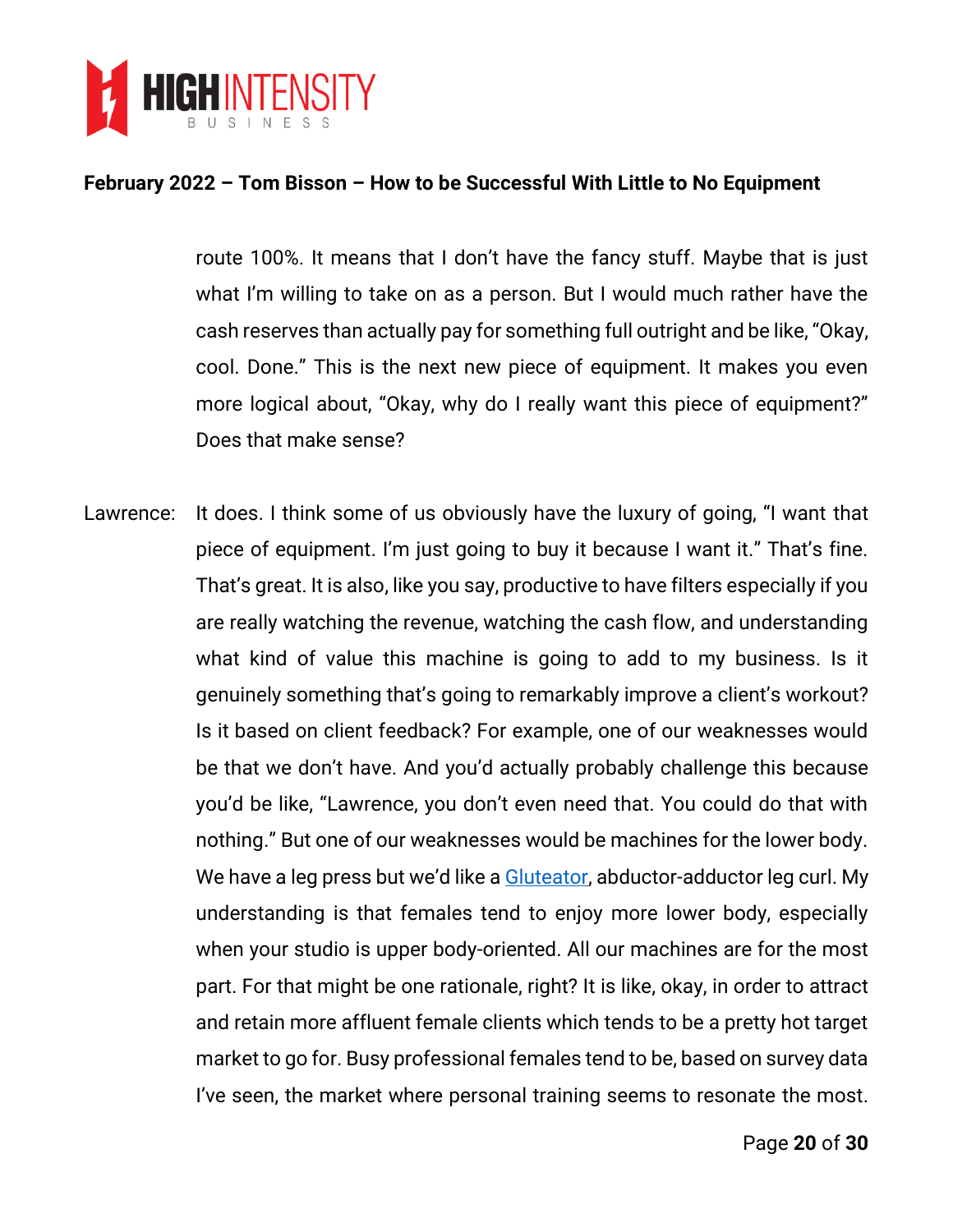

Obviously, there are some nuances to that. And so that could be one rationale, right, "I'm going to acquire these pieces so I can provide more comprehensive leg training for females for example." That's one point of view.

- Tom: That is a very valid point of view, and to a very specific person, 100%. When I think about it for myself, and that's all you can ever do. You can only think about, okay, what…
- Lawrence: This is a highly subjective conversation. Isn't it?
- Tom: Exactly. Everyone's clientele is going to be different. For my clients who are female, they don't want to feel heavy and they want to feel like they are progressing. They want to feel stronger. They don't want to feel heavy, and they want to feel like they are progressing. As long as you really make it clear what they want. I ask them, "What do you really want? Do you really want a hamstring machine? Or do you want to sit down for 15 minutes with a coffee and go over your nutrition? Or the fun activities you could be doing outside to use your new found strength." That's the other thing. Do you know one of the best things I ever did was just take a monthly [Topgolf.](https://topgolf.com/) I stumbled onto the idea that most people love playing golf. I was like, okay, cool. So I booked one month, and every month we play **Topgolf** and have a laugh. For them that was amazing because as they are doing it they are thinking, "God, I feel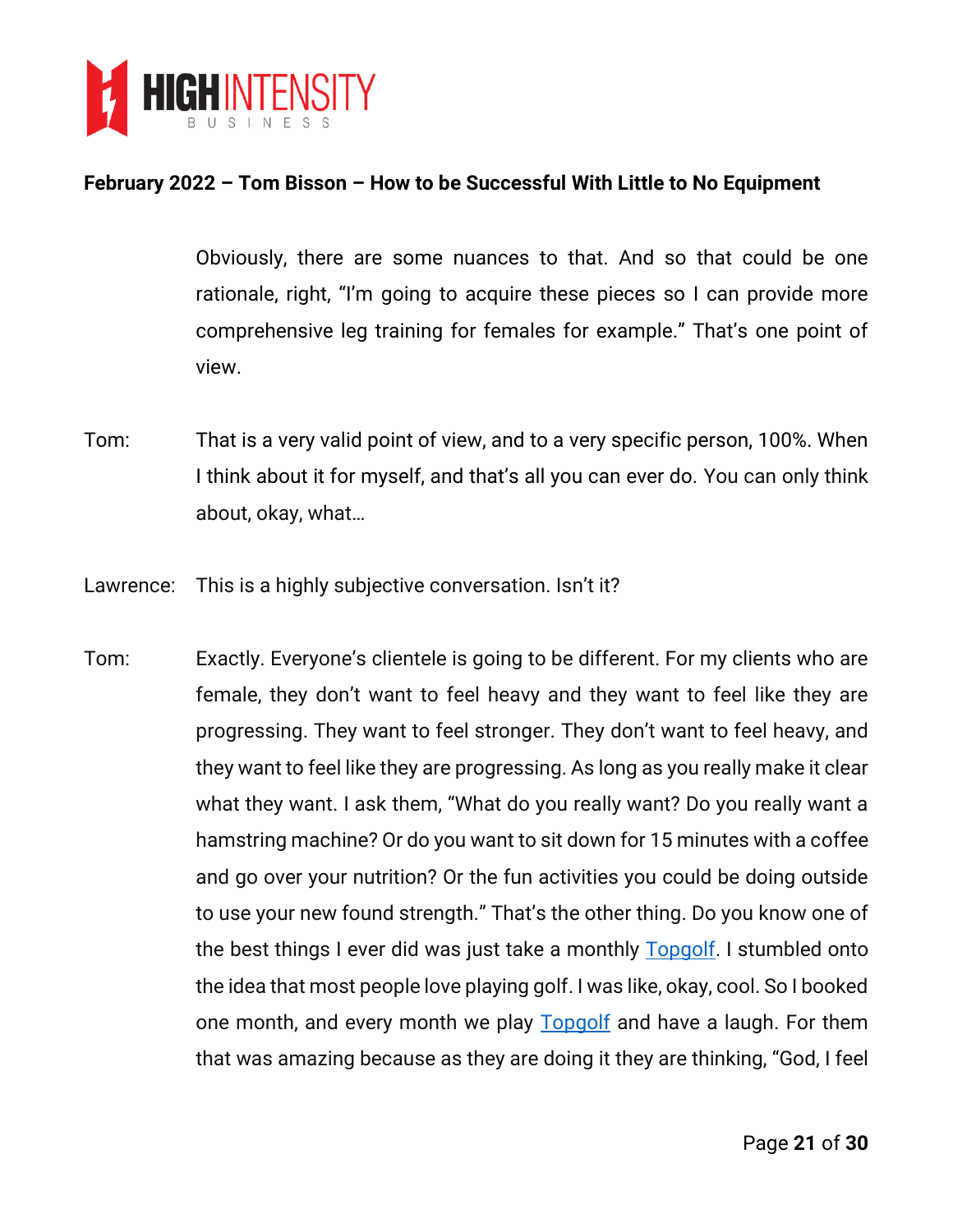

so smooth. I feel this. I feel that." It is the social element. It's so many other things that come into play.

- Lawrence: I like that you are actually getting them to express their newfound strength in that skill which is kind of fun, right? That's interesting.
- Tom: It's being a dad. That's all it is. It is being the dad, "Hey son, you are getting stronger. Let's take those training gloves off and see what you can really do with your bike." And help them explore these things. Most of these people, especially if you are in your 40s, are so entrenched in their life. They like the idea of doing new things. They just need someone to hold their hand and be like, "Hey, look, I'm going to go and do this. Do you fancy coming along?" I climb a lot. I have the invitations sent to all my clients. Every Wednesday I go for a run, a morning run, just because I enjoy running in the morning sometimes. It has become its own little social club where we finish with a coffee. I've got people running with me who hate running, and hate all of that, but they love being able to get out and have a laugh. It's reminding them that the health and the fitness happens outside of the gym just as much as it does inside. It's there to enhance your life, not become your life. God, I just have my own wisdom now. I feel so profound.

Lawrence: That's good. I like it. That was good. That was Tom's quote of the year.

Tom: Oh god.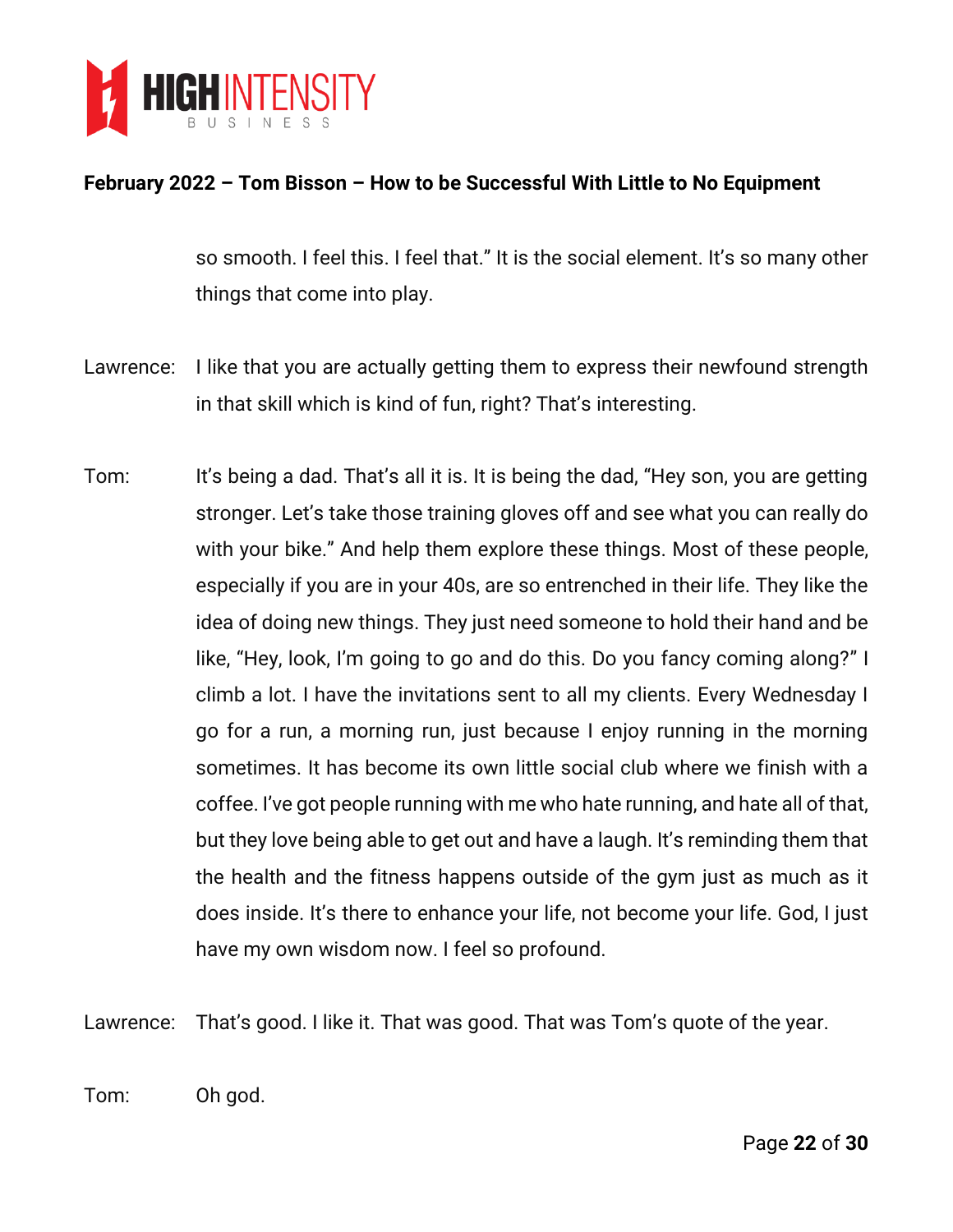

- Lawrence: I think this is great because what we are talking about here is one of the other questions I wanted to make sure we address, which is how to be successful with little to no equipment, which is what you've been talking about this whole time. What else is there to that? Magic formula if you will. What else is there to be successful in growing a client base, charging premium prices, with little to no equipment? What else are we missing there that we can spend the last 10 minutes here talking about?
- Tom: It is just caring really, really caring. Whenever I have a client come in, I tell them straight, I'm like, "Look, I want you to understand when you sign up you are not a client. I consider you like family." One of my clients got COVID. She is fine. But I went straight to the store and I bought some bath salts and some 90% dark chocolate, and a delivery voucher, and I dropped it on there. I left it on the doorstep and then obviously stepped away. Those are the things that just speak volume. It's letting them know that they know they are paying a lot. The person I did that for, when she first started, she said, "Look, I'm going to be able to do it in 3 months. I can't afford to keep you." That was 6.5 months ago and she is still with me. I've got people who want to come back but there is just no space for them now. And they are offering to pay me more. Some of them left because they felt like they were paying too much so they went and trained with somebody else. When you are treating someone like family, you are being professional in the workout, you are actually delivering the service, and you are there to deliver. Then you've got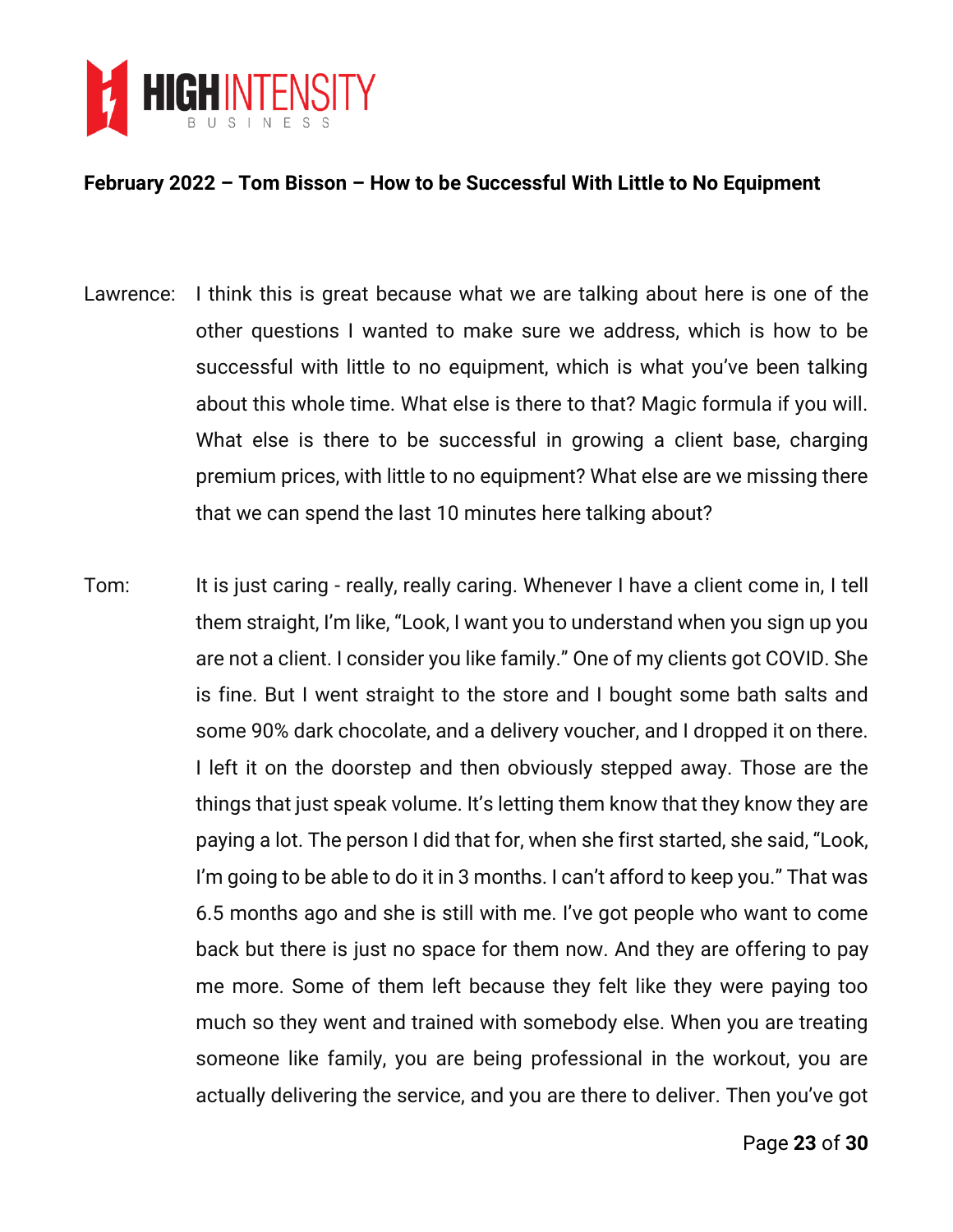

the coaching calls where you are teaching them and guiding them, and then you do the little nice things. I've got this… I don't know if you can see this. My girlfriend made me this for my birthday. Just the old cards with my name, email, and number.

- Lawrence: Nice.
- Tom: I sit down once a week. I write, just writing a message to someone. Post it off. It is £30, I don't even know how much stamps are anymore, but something like that.
- Lawrence: Do you systematize all of this? Do you block out time like this time or this day I'm going to write handwritten letters. Are you quite organized like that?
- Tom: I don't have children so I'm probably a lot freer with my time. I work best when I'm, so Monday and Thursday are my client days. It's when I see all of my clients. The other days are a lot more free. I just say to myself, 2x a week, I have to do it. If that means Sunday night I'm writing them and then posting them off. I'm doing it Sunday night. It's just when I really want to do it.
- Lawrence: This really parallels something that  $Luke$  and I talked about. I just love this. It just resonates with me so much. I'm pretty sure of getting it right verbatim. He said, "The most important thing…" And he's like you even saying, you've got to communicate to a client when you're training them if they have to see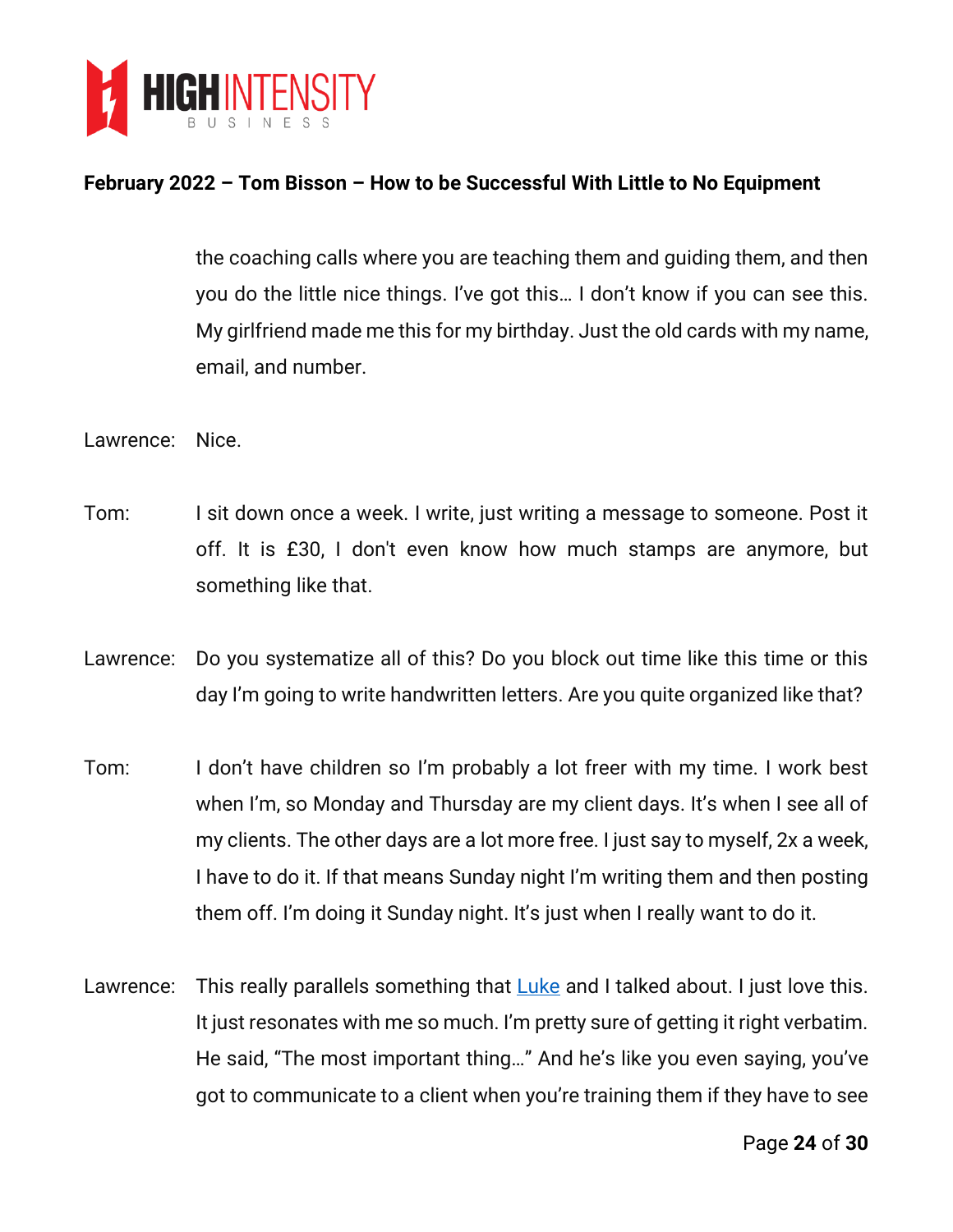

that you care more about their outcome then they do. You care more about them growing more muscle tissue or achieving their goals more than they do. That has to come across in your attitude in your training. I think you get the example of some client training who was training with an individual who was very impressive physically and very good at what they did. But then after a time, they stopped training with that person. Now, I'm definitely paraphrasing and probably getting this wrong but this is the gist of it. Then they started training. I think this was with Luke and [Discover Strength.](https://www.discoverstrength.com/) He said, "Why did you stop training with so and so?" They said, you know, "They just stopped caring." They stopped really caring as much. You want to challenge that?

Tom: I do. That's a double-edged sword because I used to be that way. I've got a therapist, right, because it was building up so much. I carried the weight of caring, and when you care about someone's outcome more than they do it [unclear] This is one of the first things I tell them and that is, "You are the hero of this journey." I can't do it for you. I'm just the guide. You are Luke [Skywalker.](https://en.wikipedia.org/wiki/Luke_Skywalker) I am [Yoda.](https://en.wikipedia.org/wiki/Yoda) I will help you as best as I can. I will guide you. I will be there to hold your hand when you need it. But I can't care about your results more than you because otherwise I'm going to ask you to do things that you don't want to do and we'll instantly resist each other. And that's not healthy and then you can carry all this stuff with you. But what I do like is looking at them as a person. Because when people start they already feel shame about themselves. I like to see them as they are and be like, "Listen,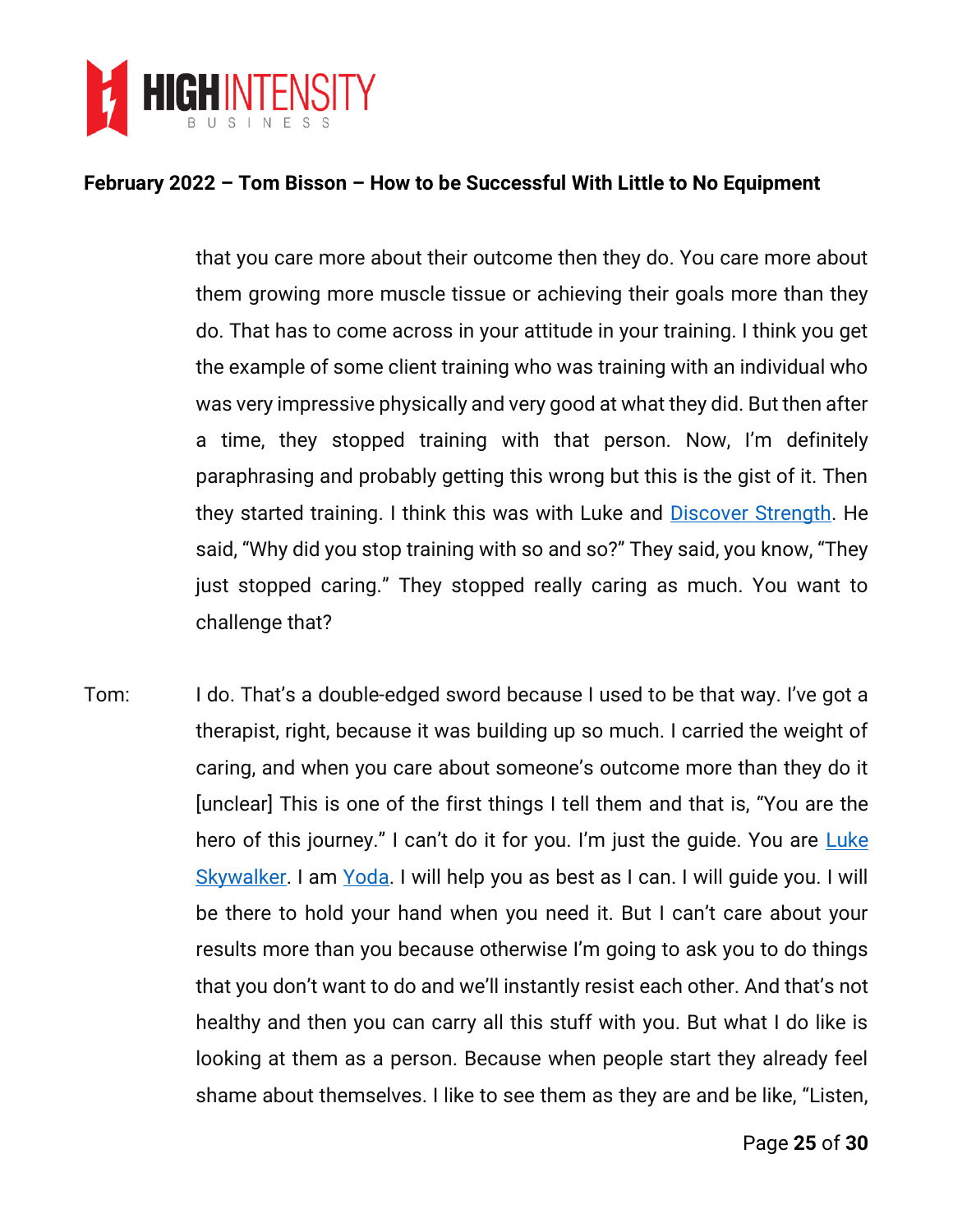

regardless of how much you weigh, regardless of how much you lift or what you think you can do, I like you for being you." To quote [Fred Rogers](https://en.wikipedia.org/wiki/Fred_Rogers)... I love the way he used to sign off in his TV show. When I actually say this to people you can see it in their whole demeanor that they just are so touched and that's, "I like you for being you. There is no one in the world like you. And I like you, and I like you." It is something like that. That's what I say to them, the way I treat them. I'm like, "Okay, cool." This workout is your workout. I will help you. I can't push you. I can push you a little bit but someone has to want to be pushed before you can even push them. Does that make sense?

- Lawrence: It does. I think just to be clear, just to kind of bring it home, there can't be a huge disparity in the care level. Because we might be talking past each other here. Because I think if there is a huge disparity there then it's going to breed resentment. It's not going to work. But if the client cares, the trainer cares even more. I think that's what I'm trying to get at. No, I love what you said and I agree. There is one last question I've got for you before we wrap up. You're really into coaching and you are really knowledgeable about how to get the most out of people, how to coach effectively, how to coach habits. What resources or programs have you found the most helpful for developing that for you?
- Tom: Oh god, that is huge, broad.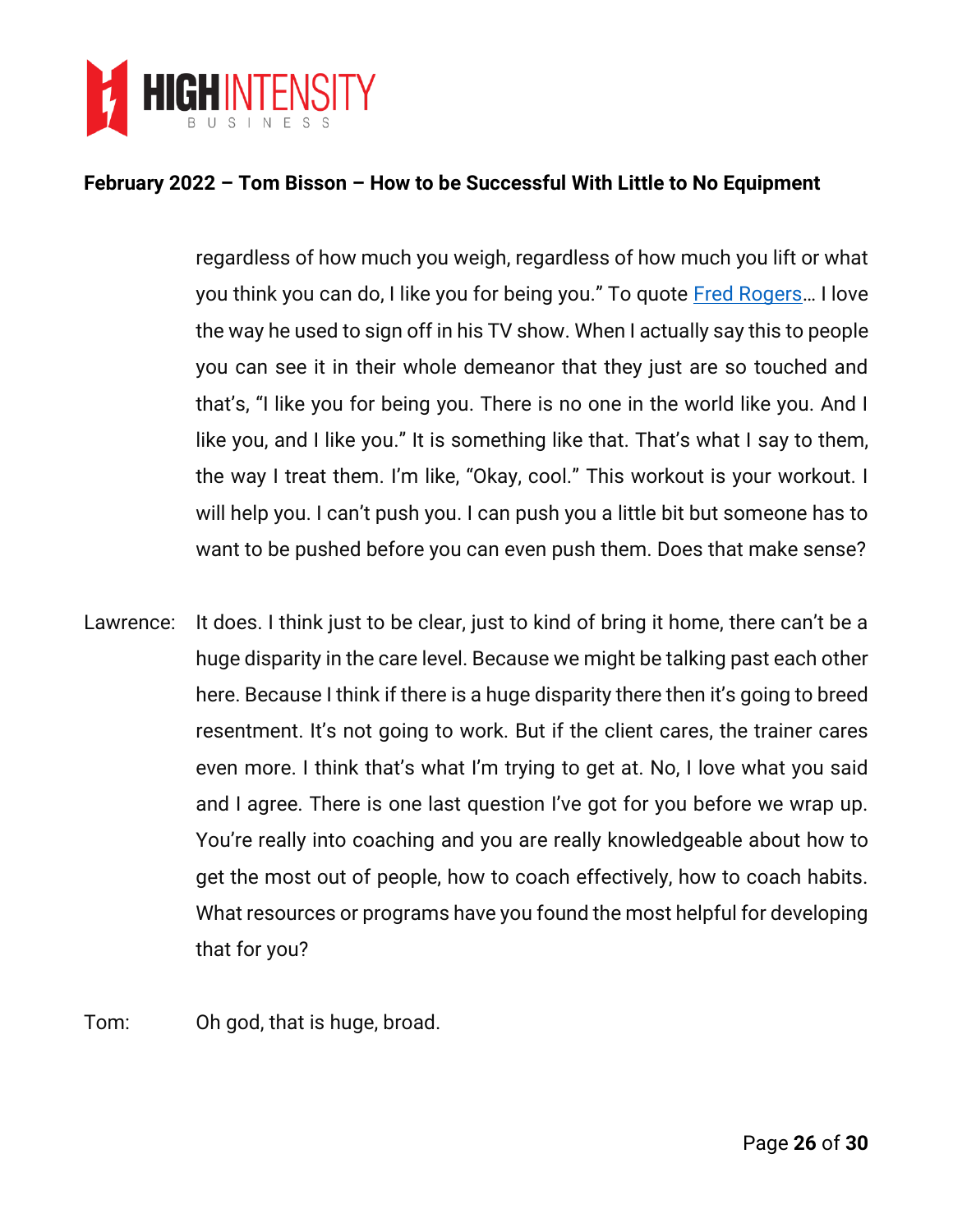

- Lawrence: Maybe again top 3 because I know that there are members who perhaps want to provide that service as well.
- Tom: Okay. I say all of this with a touch of love as well. So number one, [Atomic](https://www.amazon.com/Atomic-Habits-Proven-Build-Break/dp/0735211299)  [Habits.](https://www.amazon.com/Atomic-Habits-Proven-Build-Break/dp/0735211299) I love [Atomic Habits](https://www.amazon.com/Atomic-Habits-Proven-Build-Break/dp/0735211299). I think it's great. It's easy to read. It is more enjoyable to read, less dense than some of the others. I also buy a copy of that for my clients as well and we go through it together. It's really, really good. There is another book called [Facing Codependence](https://www.amazon.com/Facing-Codependence-Where-Comes-Sabotages/dp/0062505890) by [Pia Mellody.](http://www.piamellody.com/) This is a book when you read it, it's going to trigger some things. I kind of never like to recommend that. If you feel you are in a stable emotional place where you want to read it, absolutely go for it. But it helps you understand codependent relationships and how people will try and form attachments to you, the attachments they currently have, and how it reflects and how they feel as people. That's really important to understand and to build healthy boundaries. Building healthy boundaries is very, very important for that.

And then, a third one, I think I'd lean into I challenge it. Instead of recommending a book I would lean into finding books around boundaries. The better the boundaries, the better you understand boundaries with yourself, with your client, how to teach them to have boundaries. It's going to make such a difference. It's the biggest thing that's lacking in today's society.

Lawrence: How does that manifest itself having boundaries?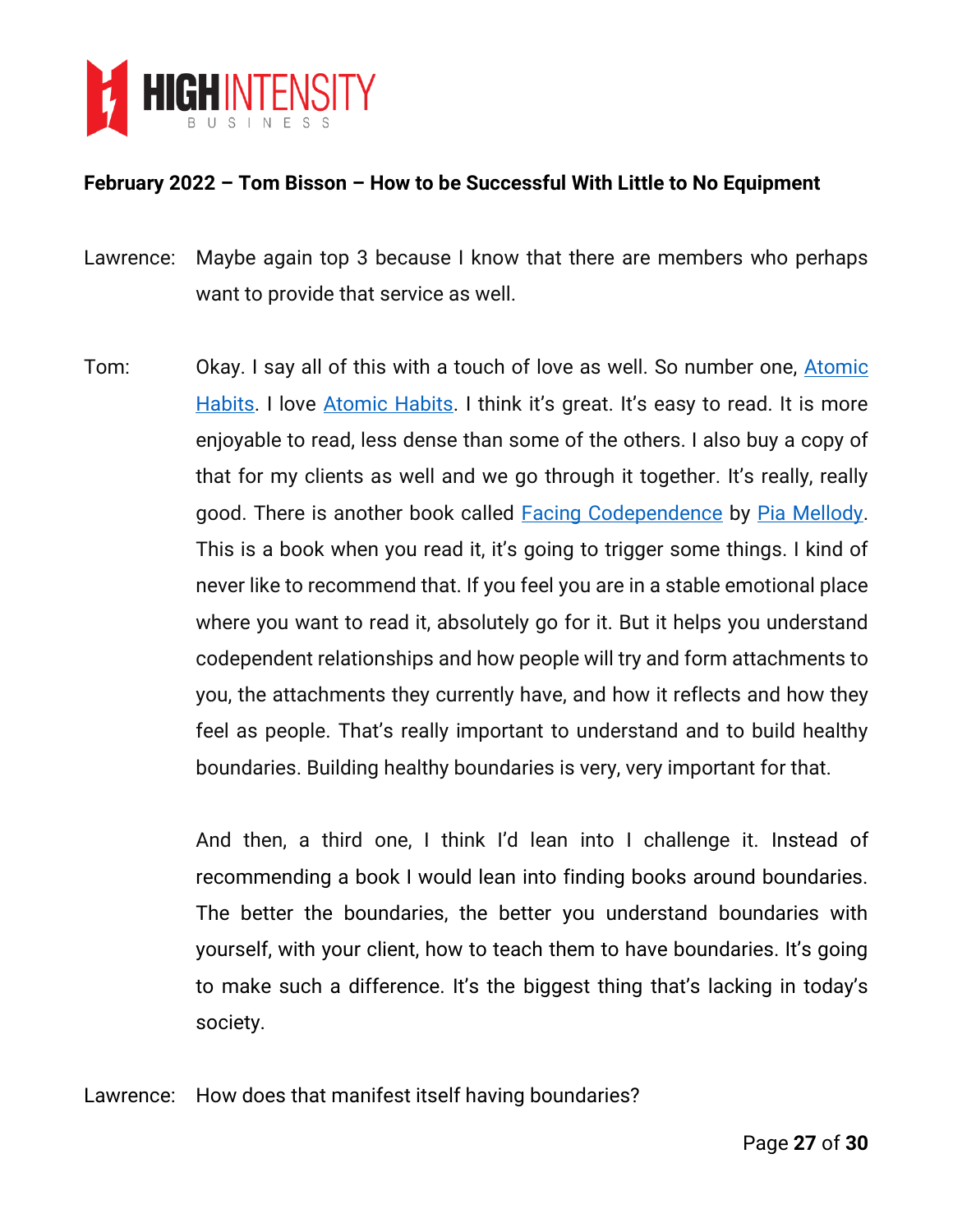

- Tom: Having boundaries so you've got healthy boundaries. It's very much that instead of saying it's your fault or blaming somebody else, you are actually able to be like, "Okay, hold on a minute. Is it that person's fault?" Is it that person's fault? It's being more introspective. Instead of being into that shame cycle blaming yourself and attacking yourself, it will actually separate yourself from an event. Actually, what I did in this situation was something that was wrong but that doesn't make me a bad person. Does that make sense?
- Lawrence: Yeah, I like that distinction you made there. I was thinking about boundaries as in like you did there when people come for the workout it's like we are not chatting, we are not here to have therapy. We are going to work out.
- Tom: Boundaries.
- Lawrence: That's still boundaries, right? Okay.
- Tom: Boundaries, yeah. It is letting them understand and respect the space. When you come in here, obviously, if you turn up crying, I'm going to ask, "Are you okay?" But other than that you are here to work.
- Lawrence: Stop crying. We are working out right now.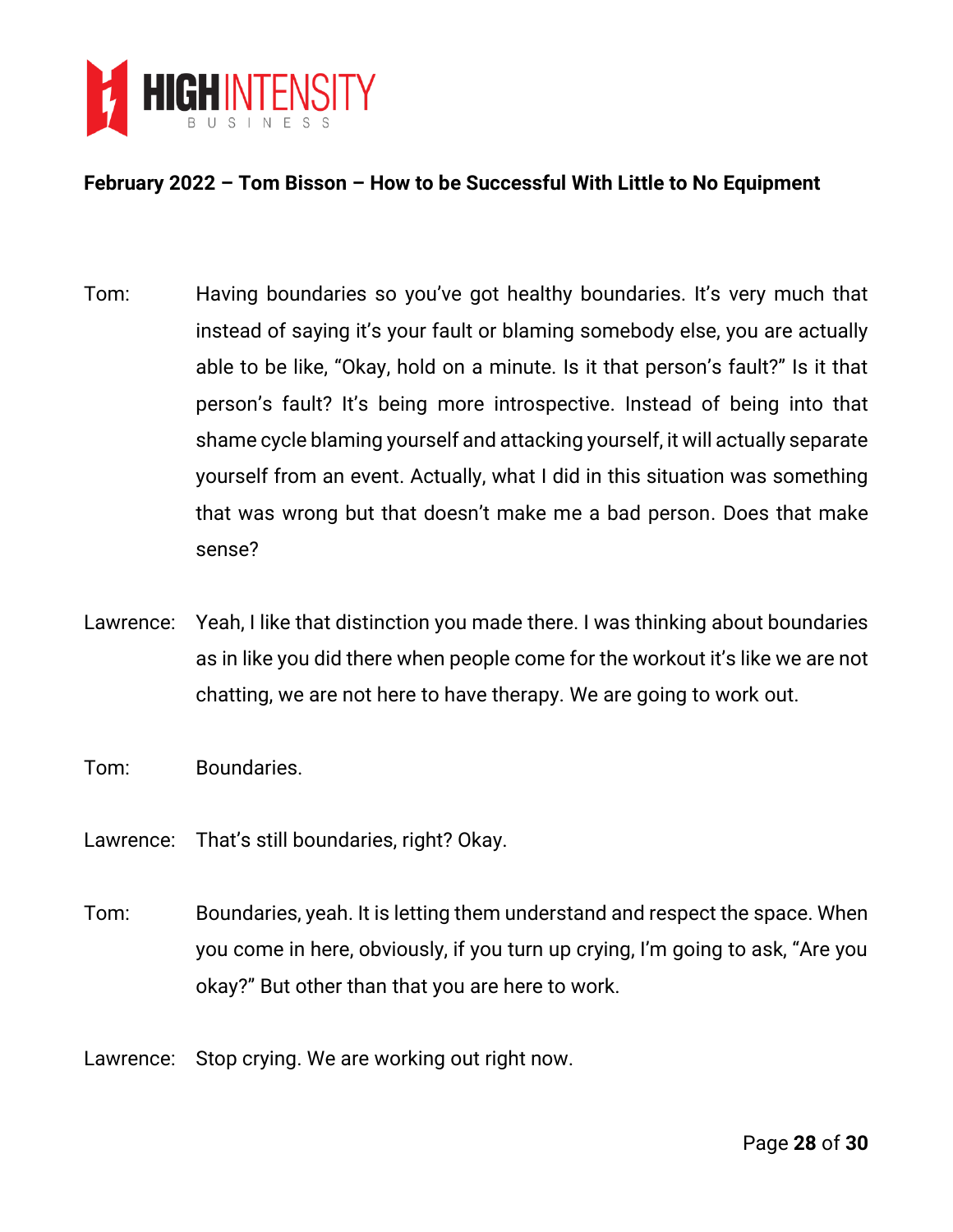

- Tom: Yeah, exactly. Just licking their tears and using it as a lubricant to help them with their joints. Yeah, it's like really carving out. It's like, "Hey when you are here, you are here to work." On the coaching call, we are there to talk about this, this, and this, and to reflect on x, y, z. It is just labeling everything and then lets them understand where they stand and what's going on. If they say, oh, you are so mean. That's their reaction to you and has very little to do with you. The same thing for you and them. If you feel yourself getting frustrated with them for not being able to do something, that's you needing to say, "Hey, hold on. You need to chill out a bit here and have a bit more and have boundaries with yourself."
- Lawrence: Awesome. Tom, mate, this has been really helpful. Went in directions. I didn't expect it to go in. But important things around mindset and principles and self-worth which underpin a lot of this stuff. I think this is really helpful. I think it's going to be really helpful for members.

Just very quickly. I know you need to. Just want to quickly say to the members that if you want more **Membership** podcasts on equipment, there is a really good podcast with [Mike Petrella](http://stgstrengthandpower.com/) who owns [STG](http://stgstrengthandpower.com/) which is the mecca of fitness machines in Ontario, Canada. We did a podcast in the [Membership](https://highintensitybusiness.com/members/index.php). We might have done a public one. I'll link all of those resources up in the thread for this. There is also a really good Big 5 comparison matrix PDF which compares [Nautilus,](https://www.nautilusinc.com/) [MedX,](http://medxonline.net/) [Pendulum,](https://www.rogersathletic.com/pendulum) and [Hammer](https://lifefitness.com/hammer-strength) - Big 5, which I did with [Mike Petrella](http://stgstrengthandpower.com/) and [Ted Harrison](https://www.vitalexercise.com/) which is amazing. It will really help you compare the differences between those machines if you say